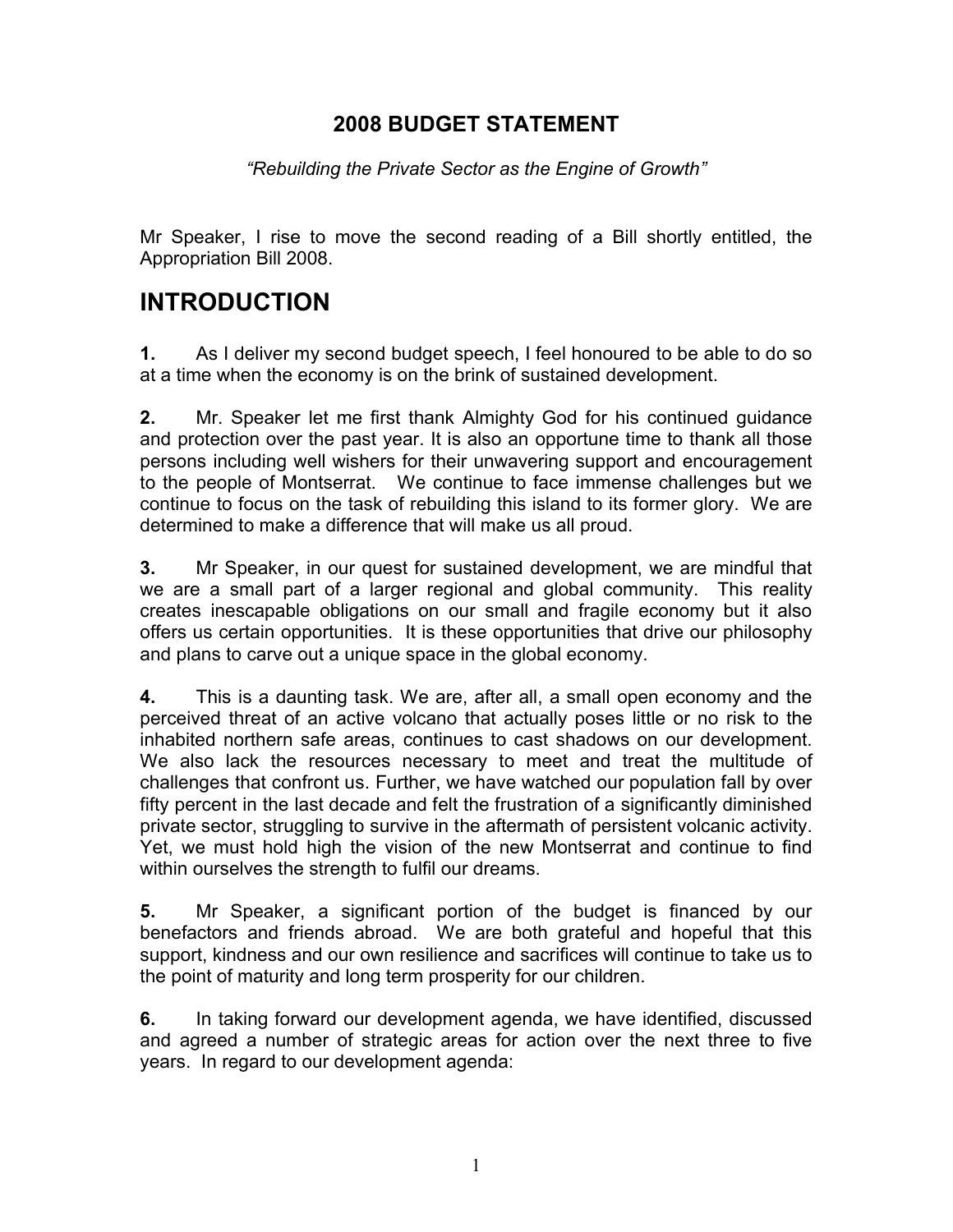- We will deliver a robust and targeted economic management plan aimed at improving access to the island, developing a town centre in Little Bay, rebuilding the private sector, developing alternative energy sources and actively targeting key foreign investments that are consistent with our development goals.
- We will pursue an inclusive and appropriate social development programme to deliver improved education and healthcare infrastructure, advance measures that seek to relieve the plight of the poor in line with the millennium development goals; and rationalise and improve immigration legislation and related initiatives that reflect our own national circumstances and regional obligations.
- We will provide leadership in implementing measures that will lead to good governance including revisions to our financial regulations, introduction of appropriate legislation to promote integrity in public life, support public service reform initiatives and increase the use of technology as a means of optimising efficiency.
- We will take steps to mitigate the volcanic and environmental risks that threaten our island to ensure that investors operate within the areas that pose least threat to their operations. It is also essential that any investment undertaken preserve the unique attributes of our island for future generations. Finally
- We will promote population growth through a variety of means that are appropriate and in harmony with Montserrat's development agenda.

**7.** Mr Speaker, this is a tremendous undertaking but these strategic intentions reflect extensive discussions across the island. Clearly, with this expressed mandate from the people and hard work, we expect to succeed with these endeavours.

## **ECONOMIC ENVIRONMENT**

**8.** Mr Speaker, I will now provide a brief overview of the economic environment over the period of this budget so that we can assess the environment and the assumptions that underlie our philosophy and strategic motivations.

**9.** The United Nations, Mr Speaker, in its summary of the World Economic Situation and Prospects for 2008 noted that after several years of robust growth, the world economy is now facing some serious challenges in sustaining its brisk pace of growth.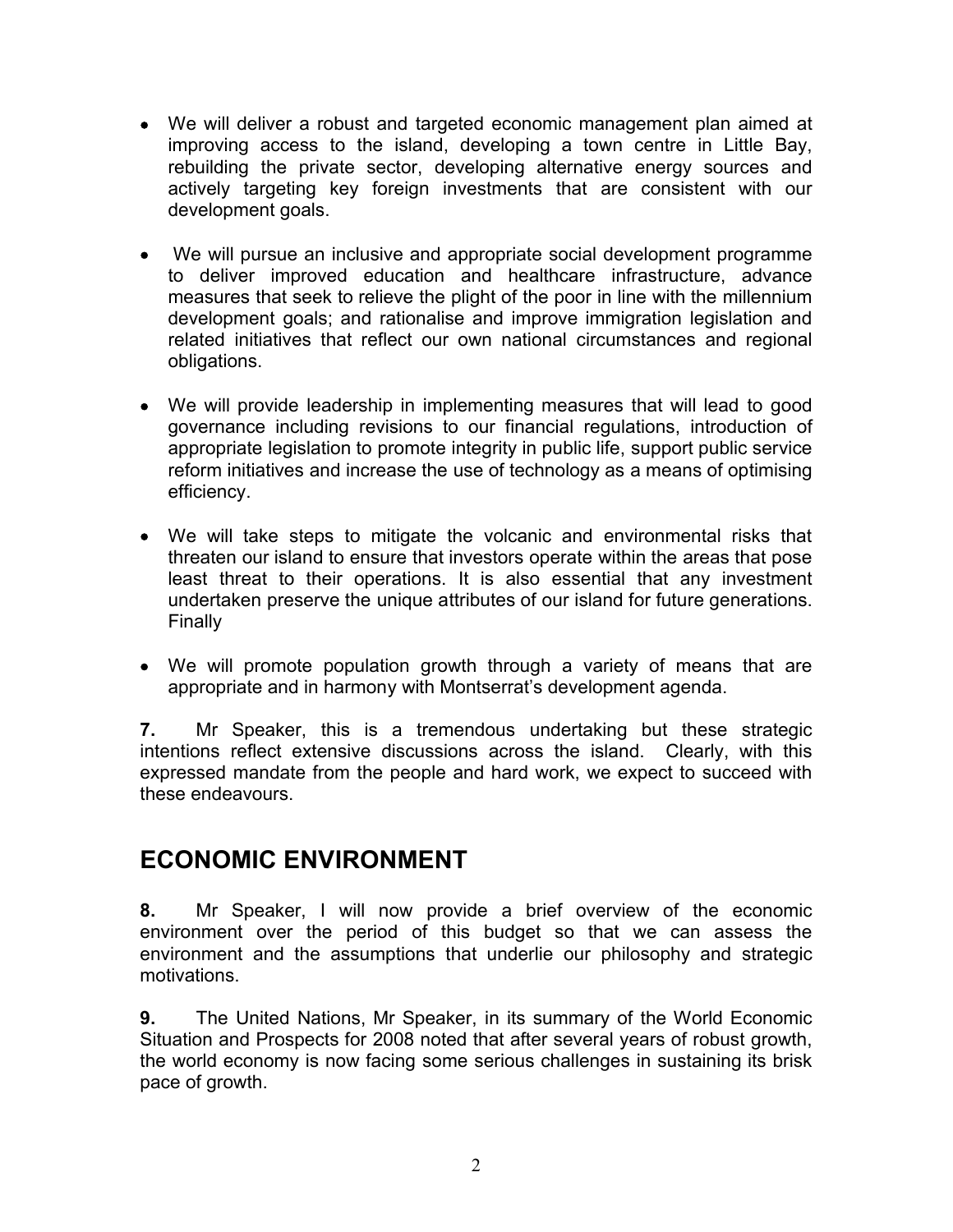**10.** The end of the housing bubble in the United States of America, as well as the unfolding credit crisis, the decline of the United States dollar vis-à-vis other major currencies, the persistence of large global imbalances, and high oil prices, will all threaten the sustainability of global economic growth in the coming years.

**11.** Notwithstanding this, the expansion of the world economy continues to show positive growth although down from 3.9 per cent in 2006 to a still fairly robust 3.7 per cent during 2007. The baseline forecast of the United Nations for 2008 is for growth of the world economy to slow even further to 3.4 per cent. The fact that the world economy is still growing presents Mr Speaker, a number of opportunities, but I have to admit that these opportunities will be more difficult to attract to the island so greater preparation and effort must be made in our contact with the investor community.

**12.** Economic growth in developing countries remained robust at 6.9 per cent in 2007. Growth accelerated among the economies in transition, such as China and India to 8.0 per cent as a result of buoyant commodity prices and a strong domestic demand. Remarkably, economic growth in Africa strengthened in 2007, and that momentum is expected to be maintained in 2008 at a pace above 6.0 per cent. The good performance of the least developed countries (LDCs) as a group, obscures important differences across countries, as several countries performing poorly as a result of adverse weather conditions, terms-of-trade shocks and/or continued civil strife. We must look at all these experiences and see what lessens can be learnt and applied.

**13.** Mr. Speaker, despite upward pressures from higher energy and food prices, world inflation remains low and is expected to recede from the peak levels recorded in 2006. Inflation in developed countries decelerated in the second half of 2007 to an estimated 1.9 per cent for the year with a further deceleration to 1.7 per cent expected in 2008. In the developing economies, however, inflation accelerated in 2007 to 5.6 per cent from 5.0 per cent in 2006. The differences in weight applied to fuel/energy and the type of foods in the consumer baskets explain, to a large extent, the divergences in inflationary trends among developing countries. It is essential over the next year for us to review the basic items necessary for the survival of the poor and vulnerable and seek to lower the cost of these commodities.

**14.** In 2007, the local economy declined as the island suffered another setback caused by activity at the Soufriere Hills volcano. The volcanic eruption of February 2007 severely affected the mining and tourism sectors as access to Belham and surrounding areas was prohibited. These activities also caused an escalation in public expenditure as government sought to manage the emergency situation.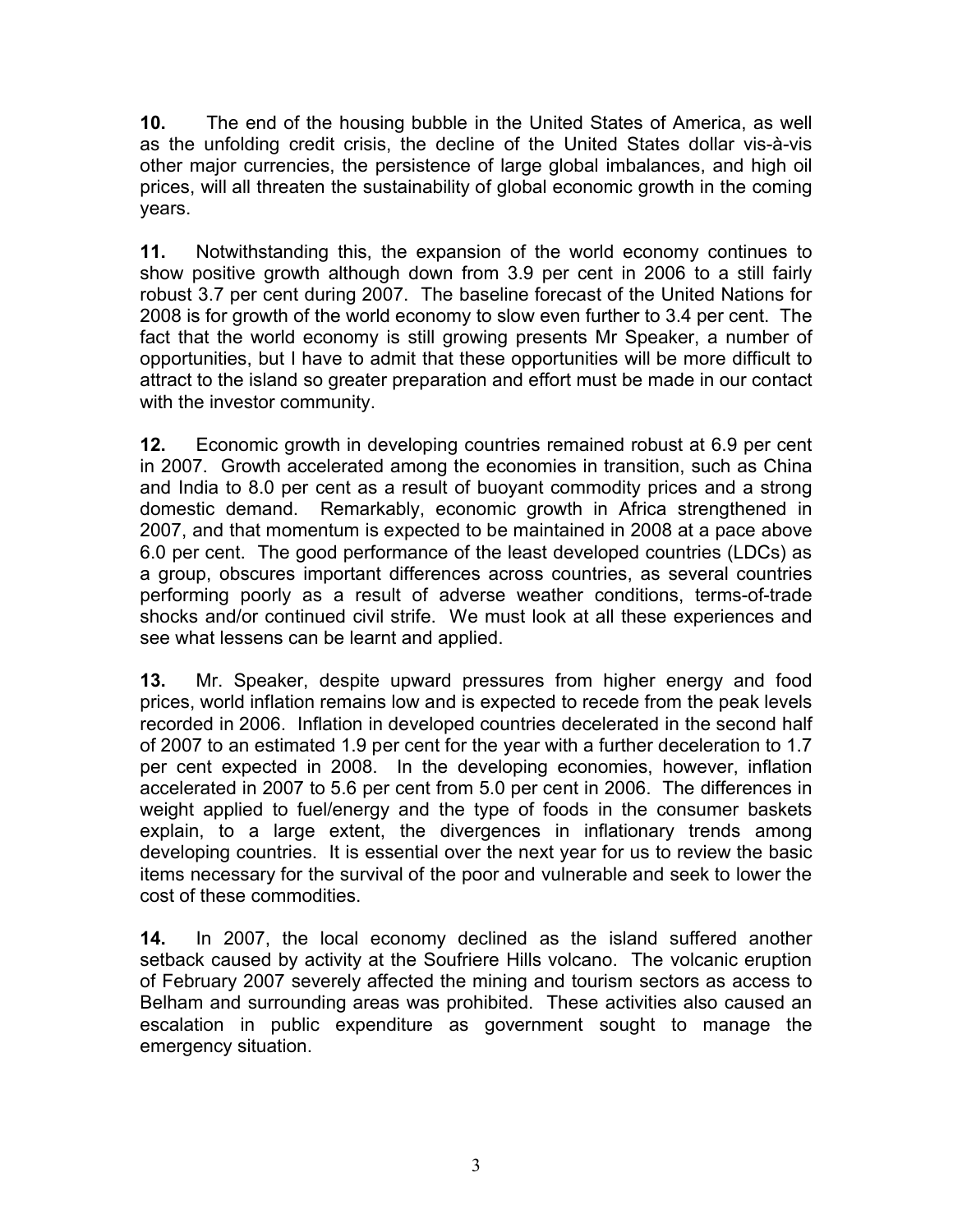**15.** The effects of rising oil prices have reverberated throughout the economy. There has been a substantial rise in the price of building materials, utilities, foods, and other commodities. Generally the cost of providing services increased in line with inflation. The result of this is an erosion of the disposable incomes of households that ultimately led to a decline in activity within the local economy.

**16.** The impact of this was similarly felt as public revenues declined. On the other hand, the level of Government expenditure increased to reflect the upward trend in the prices of public goods and services. This situation presented a serious challenge to government in restricting costs to the levels budgeted. The continuous fall in the strength of the US dollar (to which the Eastern Caribbean dollar is pegged) against other major trading currencies have also had an impact on the cost of commodities sourced from outside the region and the United **States** 

**17.** Mr Speaker, this overall trend is reflected in the preliminary GDP data for 2007 which indicates that the Montserrat economy contracted by 2.72 per cent in real terms. However, a significant number of large projects will be advanced this year creating the environment for the much needed economic growth in 2008.

# **INSTITUTIONAL ARRANGEMENTS & POLICY CONTEXT**

**18.** Mr Speaker, as I have outlined, my Government's strategic intentions are far reaching and challenging. The global economy is growing but at a reducing rate except in countries like China and India which are experiencing high levels of growth. The overall trend in prices in the commodities market is increasing and worrisome – for instance fuel, steel, cement, wheat and related products are showing significant increases. This type of environment is expected to reduce the level of investment capital available and requires a special effort to encourage interest in our local market.

**19.** In the context of Government's economic management programme, it is essential that the economic infrastructure development programme is implemented in the timeframe, and with the maximum benefit accruing to the local economy. This programme is valued at over forty million dollars (\$40m). In light of its significance, Government of Montserrat (GoM) will introduce a project implementation unit or such other mechanisms as needed to ensure that these projects are fast tracked.

**20.** It is believed that capacity gaps can be resolved by hiring firms in the private sector to speed up the design and supervision of projects where necessary and these costs should be included in the projects. The professional staff at Public Works Department will then have more time to ensure that the relevant standards are maintained and that GoM gets good value for monies spent.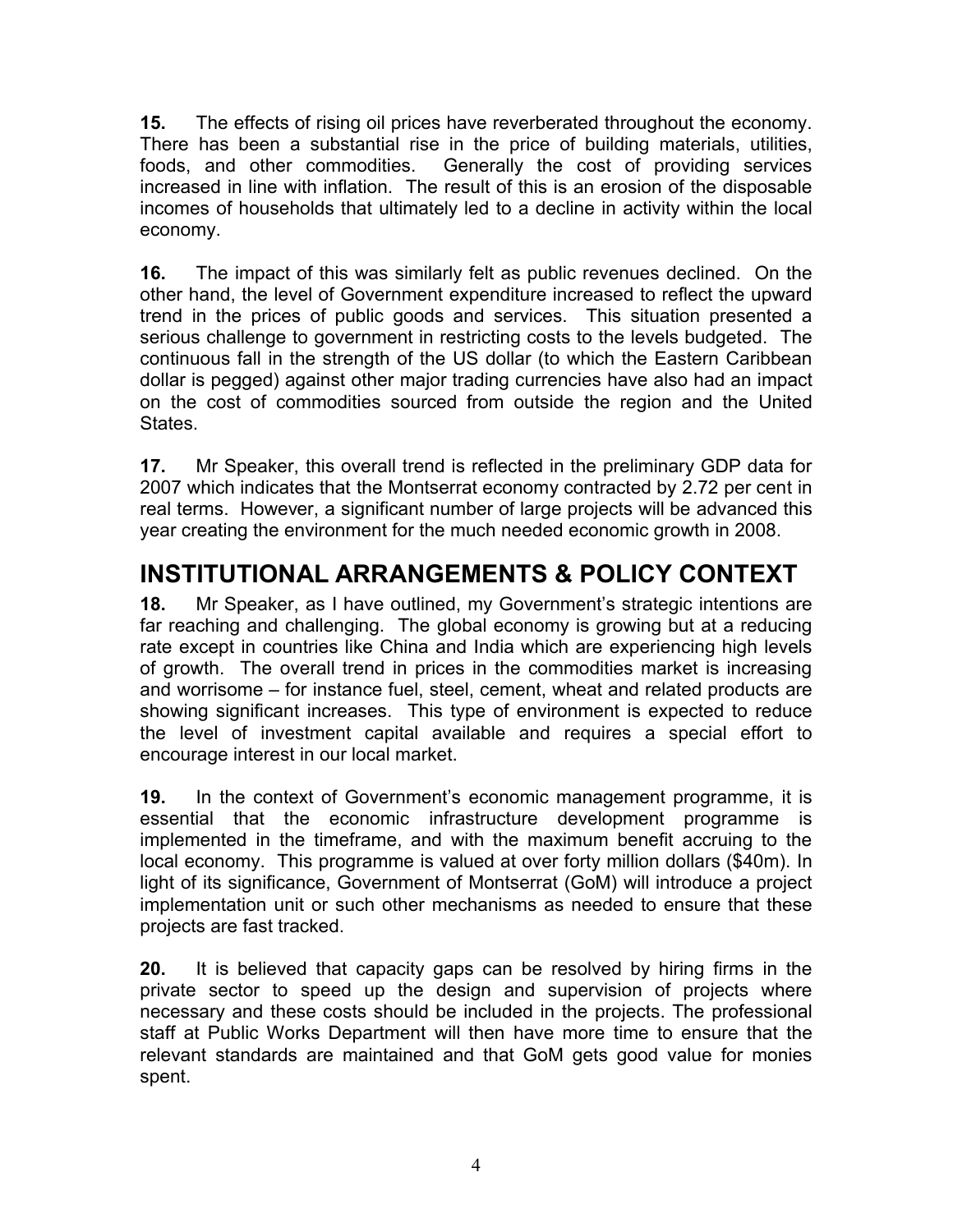**21.** A key assumption in this process is that the public service will be responsive and do everything it can to advance the policies and programmes outlined in the Sustainable Development Plan. This means that where the public service is unresponsive that adjustments will have to be made to ensure that the bottlenecks are addressed with a sense of urgency and dispatch. It may also require the increased scrutiny of programmes by select committees of Legislative Council to inculcate the level of reporting, discussion and follow up required at this time.

**22.** Mr Speaker, the Sustainable Development Plan was discussed and agreed and business plans have been tabled in this Honourable House and both these documents outline the details of the programmes which each unit of Government will deliver. This practice is now institutionalised and will be used to inform the process of governance at this level.

**23.** The final consideration is the ability of key personnel to use technology to provide information efficiently and submit it in a timely manner to facilitate early detection of problems and timely redress. This may require an audit of skills necessary especially in terms of developing spread sheets, data base management, word processing, accounting training and so on to ensure that current technologies are used to maximum effect. Moving forward training in these skills will be seen as a priority.

# **SPECIFIC PROGRAMMES AND TARGETS FOR 2008**

**24.** Mr Speaker, having looked at the institutional arrangements and possible issues in delivering the 2008 public expenditure programme, it is appropriate that I speak in a brief manner about the various areas of support across ministries and departments and allow the ministers latitude in amplifying the detailed programmes that will be undertaken and achieved.

**25.** These are also included in the business plans that have been tabled in this Honourable House and which were issued to every member present. A copy of the estimates of revenue and expenditure including the list of projects was also circulated and tabled in this Honourable House for public scrutiny.

**26.** Mr. Speaker, let us now look at the activities that underpin Government of Montserrat's development strategy.

## *Advancing the Economic Management Agenda*

**27.** Mr Speaker, the first strategy is to create an environment that promotes private sector led development initiatives on island. Consequently, the focus of this strategy will be, as far as possible, aimed at reducing public sector activities and leaving the delivery of these public goods and services to private sector businesses.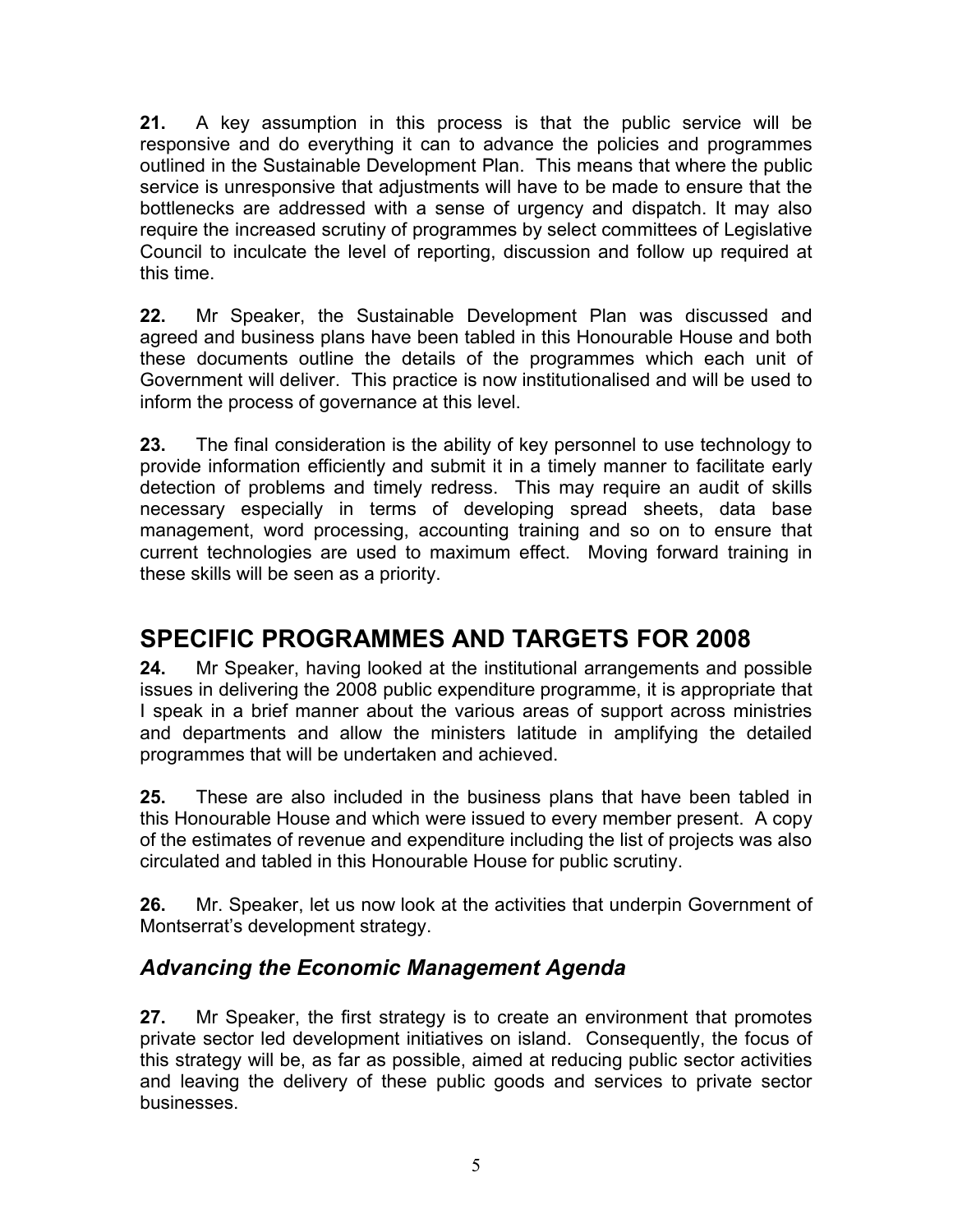**28.** The Ministry of Finance & Economic Development in collaboration with the Montserrat Development Corporation (MDC) and the Public Service Reform Unit has been tasked with developing a private sector development action plan which is expected to be implemented by September 2008 and throughout this year arrangements will be put in place to encourage Public/Private partnerships.

**29.** Mr. Speaker, in this regard a firm has been engaged by the Department for International Development (DFID) and GoM and is already in the process of developing outsourcing policies and procedures with a view of putting approved services in the private sector by January 2009 and this will continue over the next three to five years. The consultancy will provide training to interested persons in preparing and presenting tenders for such services. The idea is that Montserratians will be exposed to the knowledge necessary to submit bids. These bids can be done individually or jointly. This will hopefully create new businesses in the private sector.

**30.** The Montserrat Development Corporation (MDC) is now fully established and is positioned to drive a number of these private sector development activities including those arising from the outsourcing programme or other initiatives. In 2007, we had expected over one million dollars (\$1m) to be spent on private sector development and had hoped for a speedy implementation of the Little Bay Phase 1 project and completion of the plans for Phase 2. The delay in progressing work in Little Bay is disappointing given that government's plans were at an advance stage before the creation of the MDC.

**31.** Nevertheless, over the next few months arrangements will be made to provide the organisation with the resources and tools to manage the development of the lands in Little Bay. However, this is not a general approval for the institution to make decisions that are not consistent with the physical and economic development plans proffered by the Government and people of Montserrat.

**32.** The current policy intention is to strengthen the Montserrat Development Corporation to the level where it can provide a one-stop shop for investment to the island and provide business facilitation services. This will ensure that large foreign direct investments are dealt with expeditiously. This process is expected to begin in the second quarter of 2008 and be ready by January 2009.

**33.** A significant part of the economic management programme for 2008 through to 2010 is our public expenditure programme.

**34.** The first part of this strategy will be to contain the recurrent or the operating expenses of government so as not to require increasing levels of tax revenues to fund growing operating costs.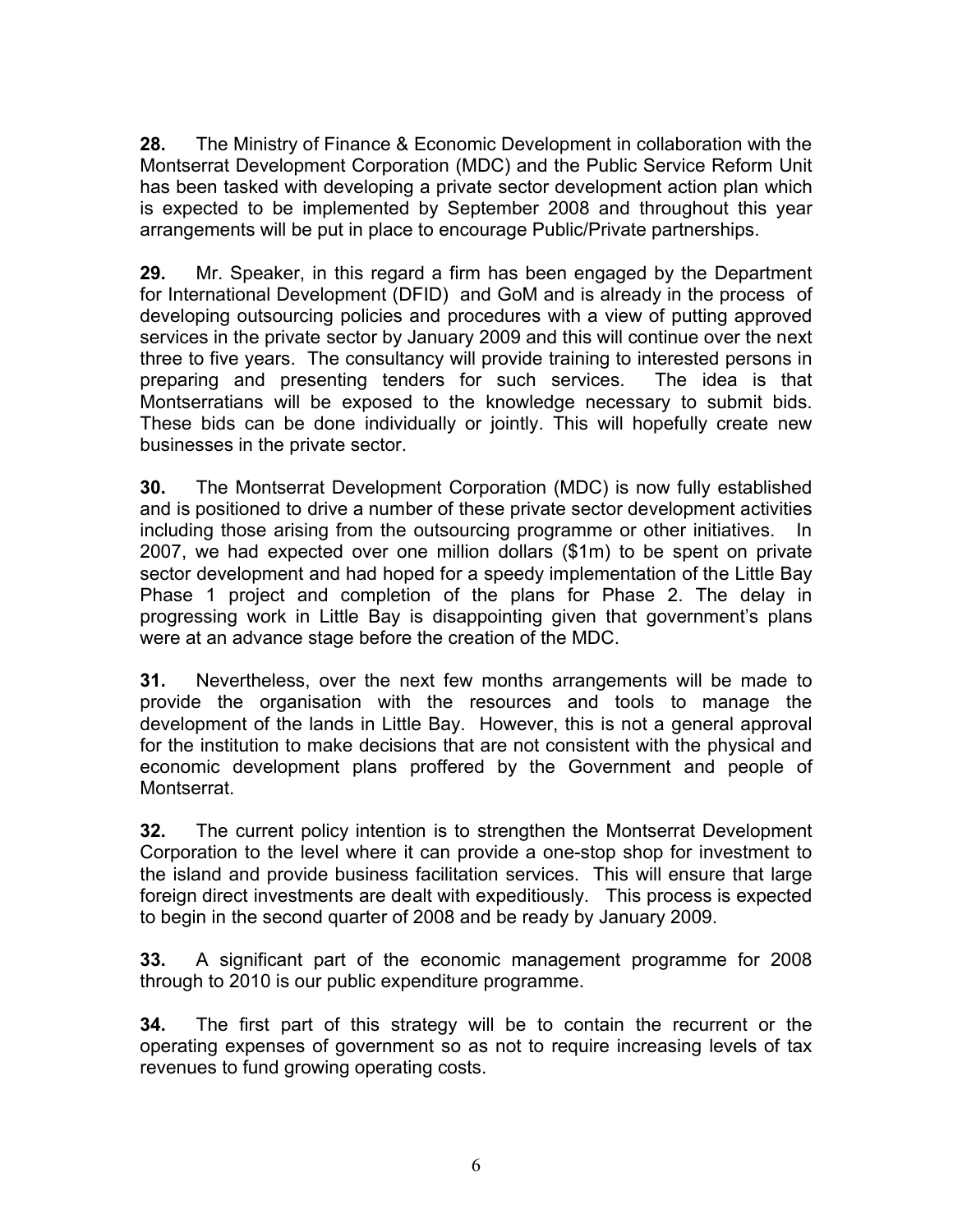#### **Infrastructure**

**35.** The second aspect is to aggressively implement several key infrastructure projects – Little Bay Development project, including development of infrastructure for the town Centre, design and tendering for the new Port at Little Bay and the rehabilitation of main roads from Belham in the south to Look Out community in the north. The tender for the development of the infrastructure in Little Bay was awarded in December 2007, the design for the port development in Little Bay is being discussed and should move to the detailed design phase within the next three months. I am pleased to say that the project memorandum for the road rehabilitation programme has been approved and would commence in the second half of the year.

**36.** These projects alone will release over sixty millions dollars (\$60m) to the economy over the next three years.

**37.** In order to distribute the benefits across the working population, GoM intends to institute policies and transparent processes that would spread the benefits of these investments across relevant businesses in the private sector.

**38.** Mr Speaker, the volcano has been a thorn in our flesh but it has brought with it blessings in abundance. I speak, Mr Speaker of the millions of tonnes of exportable volcanic material and sand generated by volcanic activity. The mining industry is steadily growing and its estimated contribution to GDP has doubled since 2006. We intend to support and encourage this industry to grow further over the medium to long term.

**39.** Mr Speaker, the whole area of telecommunications in today's environment is critical for the development of the island. It is the platform from which Montserrat can interact with the world without physically being present in distant countries and environments. We are getting there but we are late in making the advancements needed at competitive rates. A new Telecommunications Bill has been drafted and will be presented to this Honourable House within the next few months that will set out the rules governing the businesses involved in telecommunications services on island.

**40.** The Bill will establish a telecommunications regulatory authority within a public utilities commission and sets out the protocols for license and spectrum management. The overall strategy will consider how government encourages and supports the development of businesses involved in this sector to enable cutting edge technologies to be introduced here in Montserrat.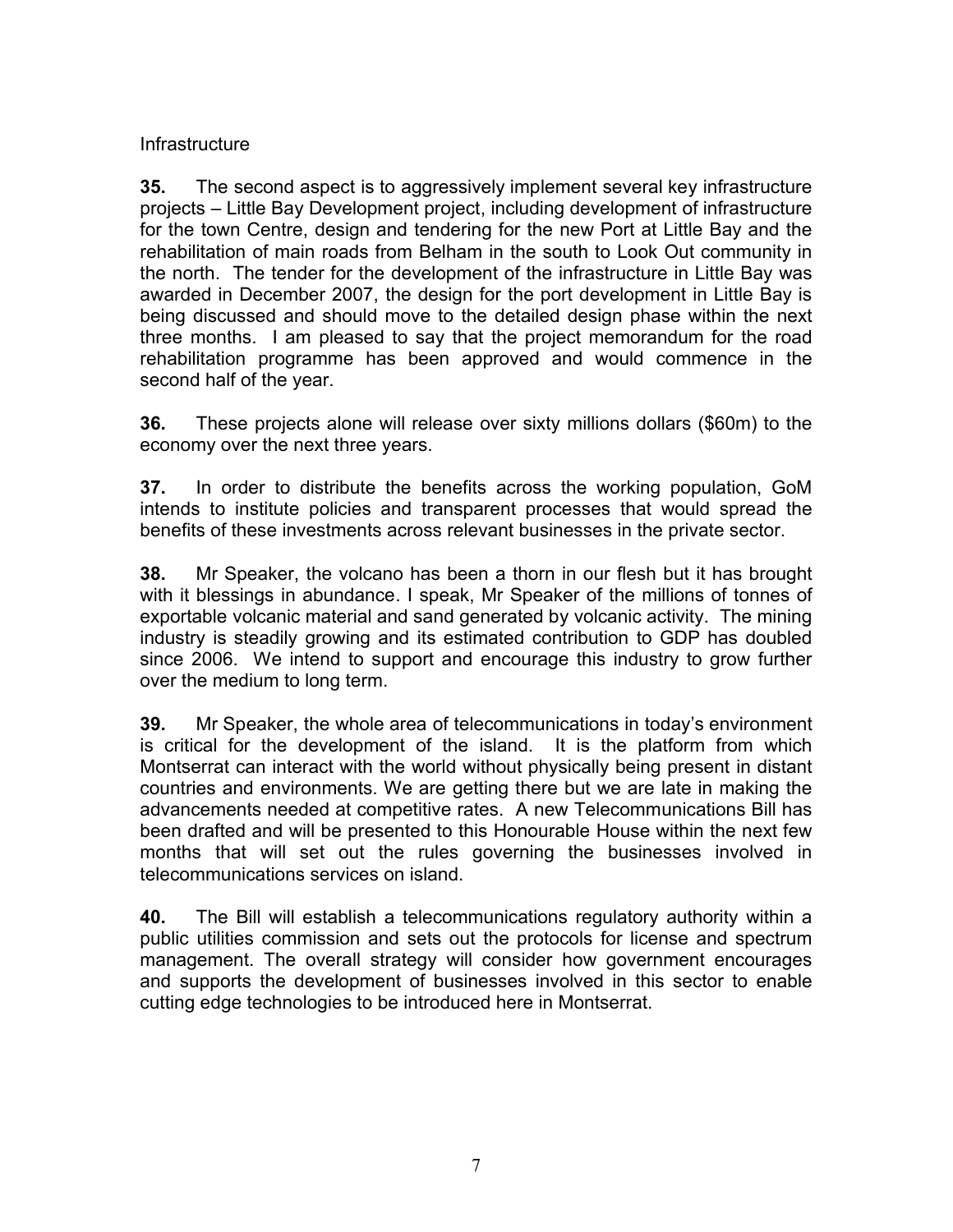**41.** We have already stated that the telecommunications sector will be liberalised. Government of Montserrat has already held meetings with Cable & Wireless and has had expressions of interest and proposals from other providers involved in the business.

**42.** Clearly, we respect and value the service provided by the incumbent provider Cable & Wireless over the years and we look forward to them being a key player in the future.

**43.** A major programme under economic management will be the extension of GoM's housing assistance programme to remove persons from emergency shelters, house vulnerable persons within the community and assist persons to qualify for mortgages from financial institutions.

**44.** As this budget address is being made, one million dollars (\$1m) has been allocated to ensure that these programmes get on the way. The economic value of this programme is several times the investment value as this money will provide grants to persons who will be able to qualify for loans. The effect will be to leverage funds held in our financial institutions for use in the critical housing solutions. These funds of course would otherwise remain unused in overseas investments.

**45.** My Government cannot emphasise enough, the major constraint to our development created by the lack of appropriate and affordable access to the island. In trying to resolve this matter, GoM invited tenders for ferry services to the island and discussions are being held with DFID officials and advisers to see how this can be used to improve the number of tourist arrivals to the island.

**46.** In terms of air access, we are mindful of our membership in CARICOM and CARICOM's commitment in the medium term to improve transportation between member states. We need to have an airline that can be integrated into any regional arrangement. Therefore, we will support an arrangement that will provide through fares to international destinations and has appropriate interline agreements for passenger and baggage check-in and transfer. This is necessary to obtain a better fare structure and also to ensure that airline travel to Montserrat is hassle-free and customer-focused.

**47.** In addition we must take the opportunity to benefit from the marketing programs of LIAT and other airlines that operate in Antigua. A number of private sector initiatives have also been tabled for consideration and a suitable arrangement will be in place by July.

**48.** Again, Mr Speaker, everyone living on Montserrat has experienced the effect energy prices have had on the island. As a means of lowering the cost of living in the medium to long term, GoM will aggressively pursue the development of alternative sources of energy including geothermal, wind and solar.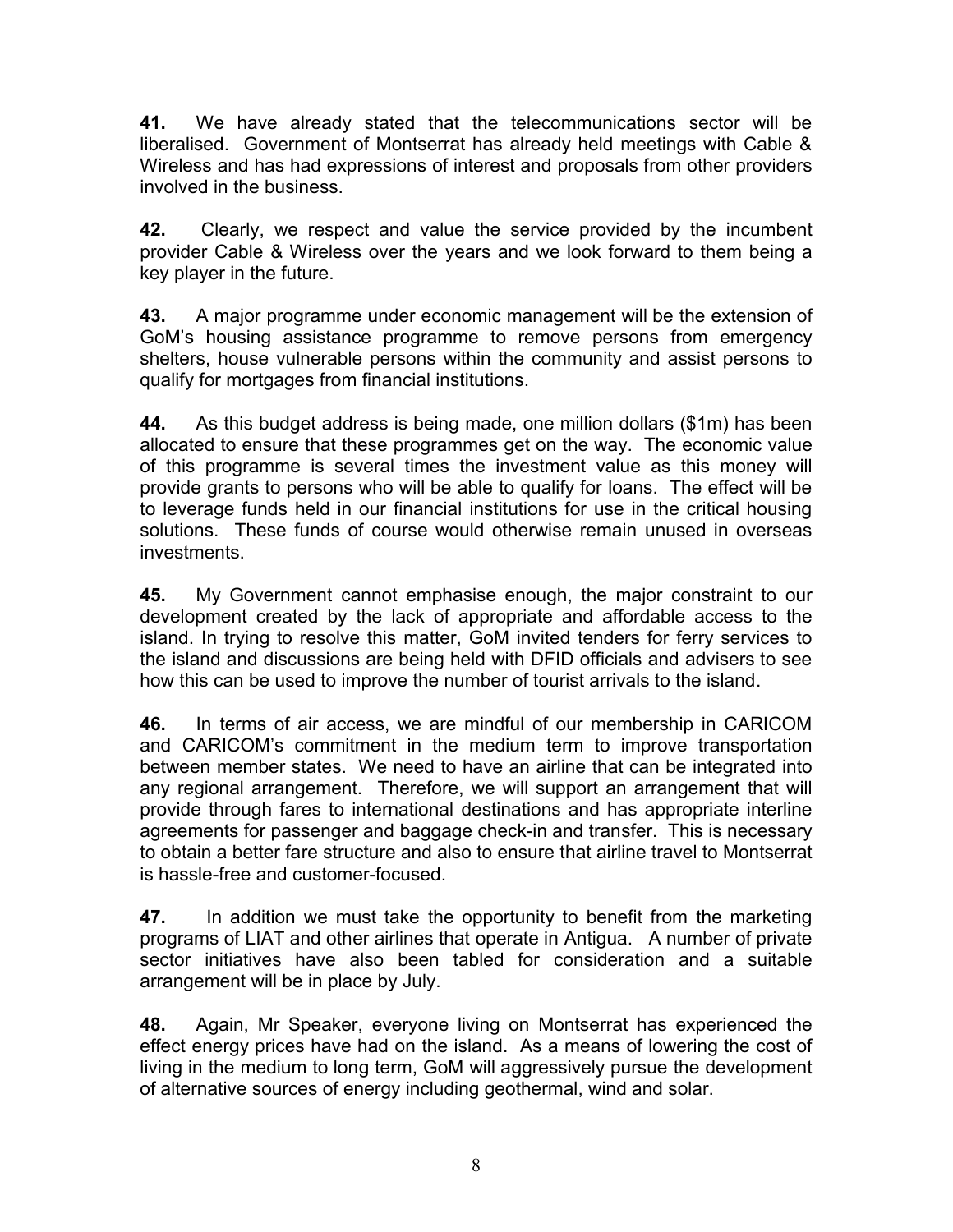**49.** In this matter, GoM has had positive responses from DFID and the European Union. This will be discussed further under our energy policy and with our development partners.

#### Agriculture

**50.** Mr Speaker, food security is important to us and as far as possible arrangements will be made within the Ministry of Agriculture to advance an import substitution programme to reduce our reliance on imported agricultural products. The agriculture feeder roads and the small business grants to young farmers during 2007, financed by CARICOM Petroleum Stabilization Fund has significantly increased the areas cultivated and the productivity of farmers working in Duck Pond, Dick Hill and Blakes mountain. These activities will help us to make better use of the new Public Market and provide the foundation for the establishment of a food processing laboratory that will improve the shelf life of products produced locally.

#### Tourism

**51.** Finally, Tourism is the sector where Government of Montserrat feels that it has a unique competitive advantage. Mr Speaker, I am pleased to recognise the efforts of participants and sponsors of the HOST training programme which has trained over four hundred (400) persons in various aspects of life on island and in the salient features of the hospitality industry.

**52.** We are continually developing our tourism products for instance, improvements to Jack Boy Hill facility, improvements to beaches and dive sites and the production of guides to these dive sites.

**53.** A key part of the tourism product is linked to how the Little Bay town centre is developed. It is anticipated that when all the projects are completed, a marina basin with landing piers for tenders from cruise ships carrying up to five hundred (500) passengers and berths for twenty (20) charter yachts, dive and sports fishing boats, Marina side restaurants, shops and businesses will adorne the waterfront. A 1650 Irish Sugar Plantation House and Mill will be restored on the very land on which it was built some 350 years ago, serving as a unique World Heritage and Pilgrimage Site.

**54.** Mr Speaker, we also see a sporting complex of international standards with seating capacity of at least five thousand (5000) persons in Little Bay and the Montserrat Cultural Centre as the nucleus of a proposed Performing Arts and Film Studies Institute for the Caribbean. Sports and culture will have major roles to play in our tourism product and economic recovery.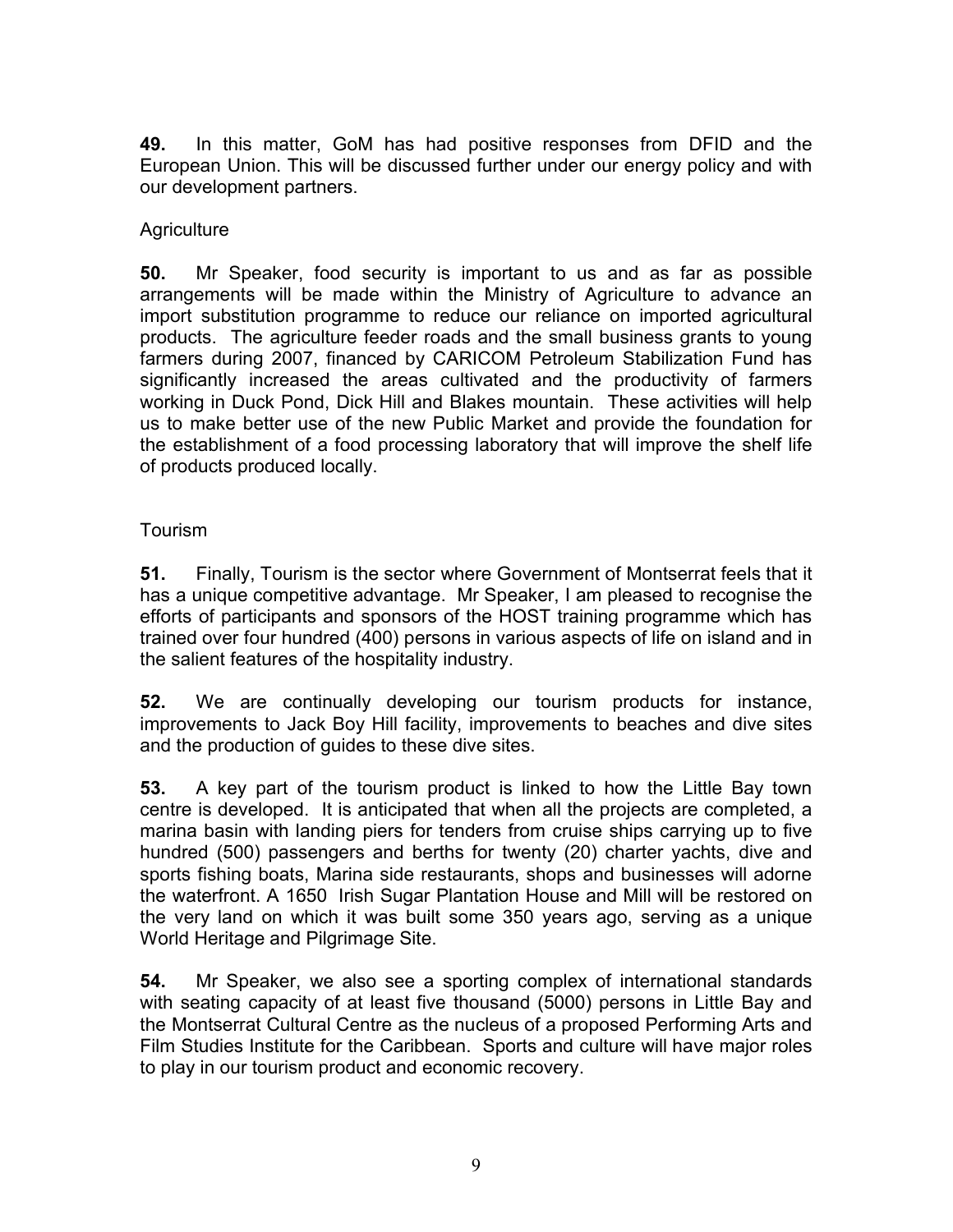**55.** This year we make the transition from volunteer based cultural festival and sporting activities, to a properly managed and financed sector, by the introduction of a Sports and Culture Business Promotion Unit within the Office of the Chief Minister. This unit begins with a Development Fund budget of \$100,000.00 but will also have access to funds from the promotions, sports, culture and tourism recurrent budgets.

**56.** The artist's impression of parts of the new town on the cover of this budget statement by Kelvin 'Tabu' Duberry of the new town along with those impressions created by the MDC captures the layout of the streets for modern businesses and the panoramic and majestic view from a five star hotel and condominium constructed on Potato Hill overlooking the harbour and the town.

**57.** The very special and unique Public Market at Little Bay that was recently opened by HRH, Prince Charles, will buzz with economic activity as people pick up their supply of fresh vegetables, meats and craft items. Surely, it demonstrates that our rebirth is inevitable and our tourism sector assured as these projects and plans are completed and are integrated into the product.

**58.** If this happens, my colleague, the Hon John Osborne will see his vision and dream come true. In fact the fruits of these investments may allow him to see Montserrat graduate from budgetary aid twice in a lifetime, the first being in 1979.

**59.** In addition to the features at Little Bay, Montserrat expects to be a special destination for day tour and long term visitor arrivals. The idea is to develop and offer a series of World Class Tourism sites, which will include Fort St George, over looking the destroyed Plymouth, The Montserrat Volcano Observatory, Water Works Plantation House and Factory, The Montserrat National Trust Exhibitions, Jack Boy Hill gardens overlooking the Trants area, a proposed OECS Climate Change Centre on the top of The Silver Hills and 9 special ecological trails through the Centre Hills National Park and Silver Hills of Montserrat.

**60.** We also intend to review our representation in key tourist capitals in the world with a view to improving our visibility in the market and reduce the challenges visitors face in coming to the island. Mr Speaker, we are in the process of employing a new marketing manager and have approved investments totalling over five million dollars (\$5m) in tourism related projects.

**61.** It is important to note that the arrivals by yachts including passengers and crew members increased by 22 per cent to one thousand four hundred and eighty one (1,481) at December 2007. We intend to take steps to improve this market substantially over the next three to five years.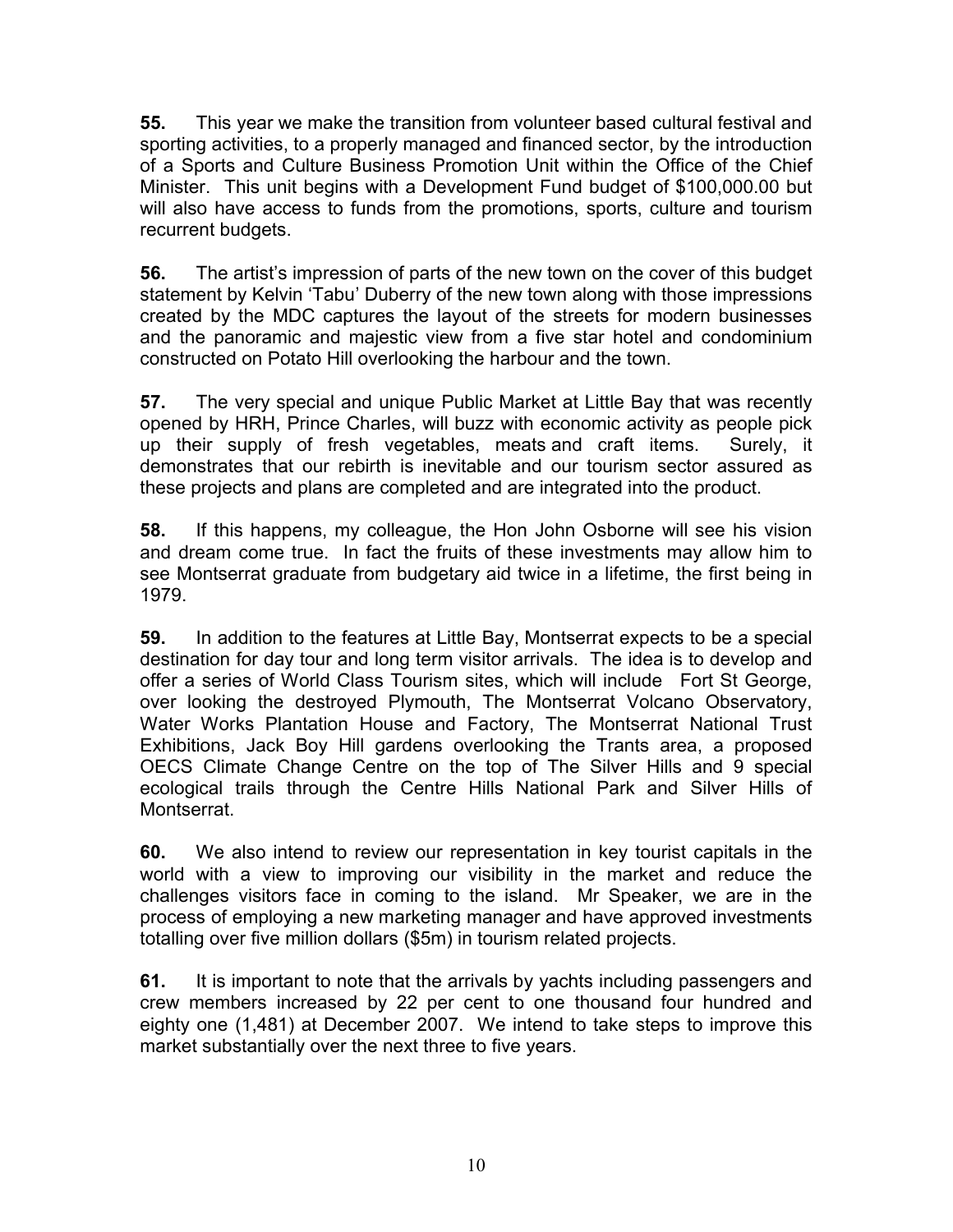### *Promoting Social Integration & Development*

**62.** Broadly speaking, Mr Speaker, the Government of Montserrat is keen to ensure that its policies are consistent with its commitment to the Millennium Development Goals. In an overarching policy context, Government's ultimate goal is to improve the quality of life for Montserratians and for all those who have decided to make this island their home.

**63.** There are a number of areas and programmes which this Government feels that if it were to succeed in these activities that its social policy objectives will be significantly strengthened and greater clarity will be achieved. These areas have been amplified in the business plans of ministries and departments but are discussed briefly below.

Health

**64.** Mr Speaker, the health of our people features prominently in Government's social development programme. There are several areas of concern that will need to be addressed going forward over the next three (3) years. The first is the planning and health care delivery framework. In 2008, a comprehensive review of our health care policies, programmes and services will be developed after consultation with stakeholders. The components of this review include the development of health information systems and changes in the delivery and promotion of health services.

**65.** Currently, a strategic health development project involving a variety of stakeholders is on the way to advance work in this area. Over the year, GoM will explore the whole area of health financing to include national health insurance and a medical benefits scheme within the overall health care strategy.

**66.** In rethinking the levels of health care infrastructure required, priority will be given to the construction of a new purpose built medical block, for medical, obstetric, and paediatric patients, on-call staff accommodation, private rooms and kitchens. The next phase will see the refurbishment of the surgical ward and the relocation of the casualty department alongside the refurbishment of the laboratory and ancillary services area and the construction of a new Administration Block. It is expected that work will soon start on a minor operating theatre which will also serve as a high dependency nursing unit when necessary.

**67.** Finally, the contract for the warden assisted accommodation for the Mentally Challenged is ready to be awarded and construction is expected to start within the next month. This project is scheduled to be completed in 2009.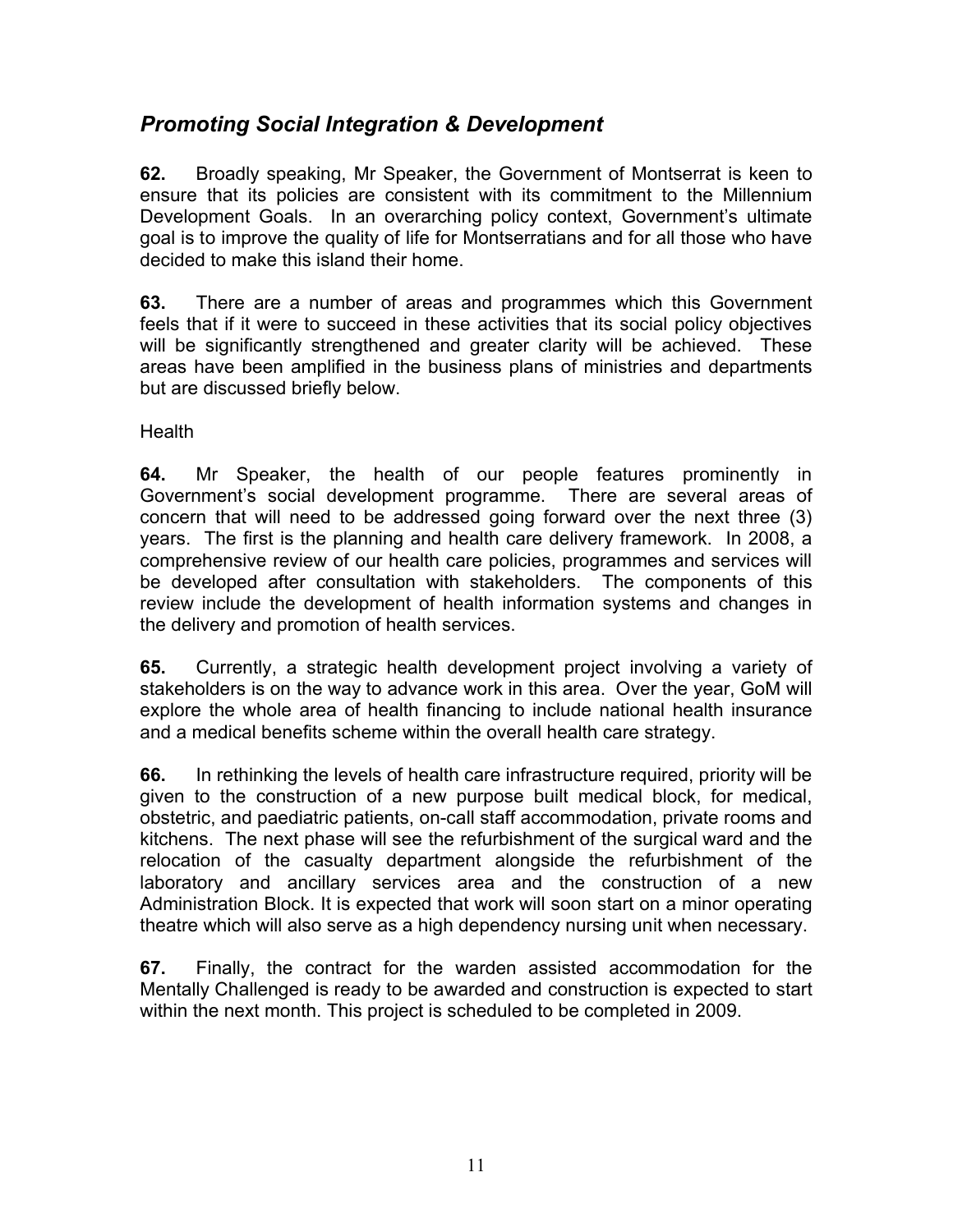**68.** Mr Speaker, we have received about five million dollars (\$5m) worth of hospital and medical equipment from the Government of Gibraltar. We are truly grateful to the Chief Minister and Government and people of Gibraltar for their generosity and for indicating their willingness to assist us in other areas such as provision of IT equipment and sport facilities.

**69.** We are also anxiously awaiting the start of a Cuban eye care programme which will be a part of a programme of collaboration between the Government of Cuba and the Government of Montserrat in health, culture and agriculture.

**70.** We will also consider options for the development and sustainable use of the current garbage disposal sites and review the garbage collection contracts with a view to re-tendering the service. We are also looking positively at the management of the liquid and solid waste sites as one of the areas that can be operated through the private sector.

#### **Education**

**71.** Education also is a key part of GoM's strategy for sustainable development. We are convinced that education provides a path for individuals especially persons in the poorest families to achieve personal development and realise their dreams. GoM will take steps to increase the school facilities to respond to the increasing number of students enrolling into our schools. Also such actions will take account of changes and the expansion of the curriculum in line with our development needs outlined in the Sustainable development Plan. We will continue our efforts to support students who have difficulties and focus attention on strengthening the management of our education system. In 2009, GoM will develop a master plan to include an alternate site for the Montserrat Secondary School in the north of the island.

**72.** At the tertiary level, Mr Speaker, the Montserrat Community College will increase its programmes to reflect national needs and capacity gaps as outlined in the sustainable development plan. We will also review the management structure and the composition of membership of the governing board of the college. This will reflect GoM's intentions to build business relationships with external educational institutions which hopefully will enable world class education in a variety of forms to be delivered on island using technology among other things.

**73.** In early 2007, the College signed an Agreement to become an Affiliate Member of UNIPOP (Universidad Popular de Desarrollo Sostenible de Las Americas), an international Consortium of Research Centers, Universities and Tertiary Institutions for Sustainable Development of the Americas) headed by Montserrat's own Professor JA George Irish. This link has the potential to provide the College access to the following services: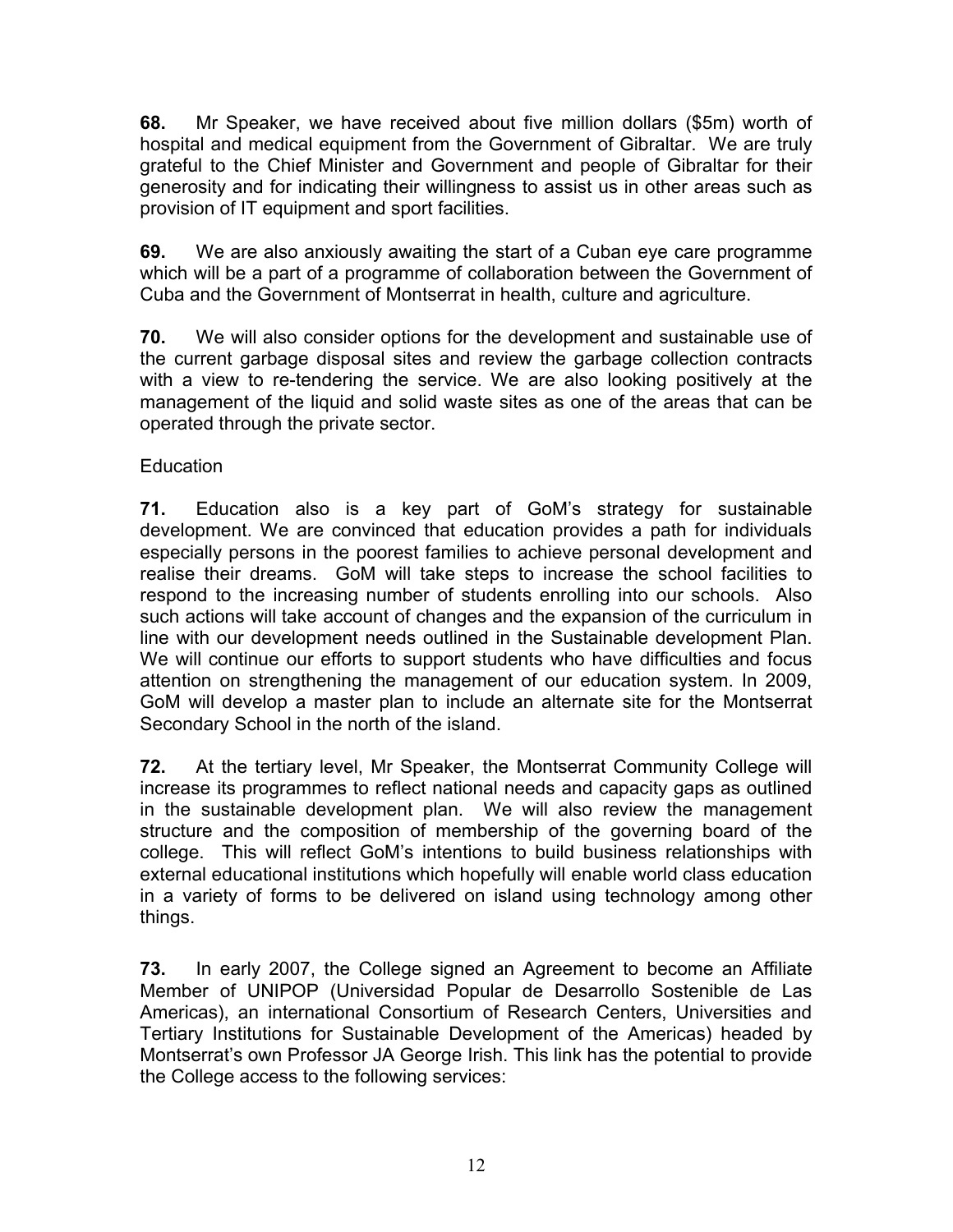- Collaboration in the implementation of education oriented projects and programs;
- Collaboration in joint academic programs (including distance education programmes);
- Cooperation in specific programs of consultancy;
- Exchange of students and technical personnel;

**74.** Serious consideration is being given by Government, to implementing aspects of this Agreement through the establishment of the Performing Arts and Film Studies Institute of the Caribbean (PAFSIC), which would be linked to City University of New York, a founding member of UNIPOP. This initiative will not only expand the programmes of the College and its revenue base, but has the potential to impact on Montserrat's economic and socio-cultural development through a proposed cultural tourism programme.

**75.** Mr Speaker, starting in 2008 efforts will be made to construct a National Library and Archives with the intention of completing the facilities by 2010. We commend the staff for providing high quality services in such cramped accommodation. The creativeness of the staff not only provided access to an increased volume of reading and reference material but also to increased on-line access to international libraries.

**76.** Again notwithstanding the numerous challenges that face our beautiful island, we have in place a 24 hour book return system and an outreach service using a bookmobile to bring the library to persons who are unable to visit the main library facilities. We are about to implement a project namely, "DIGIMONT" that would digitise the Montserrat Archives collection.

**77.** The library also hosted several exhibitions including Joseph Sturge VI: The Birmingham Connection and the Mashramani Exhibition entitled, "A cultural Invasion" in 2007 showcasing the culture of our new immigrant population. These efforts will continue and improve as we seek to develop the intellectual, creative, and cultural aspects of Montserrat.

#### Housing

**78.** Mr Speaker, as part of GoM's social policy, the ministry with responsibility for housing will focus on programmes that will empty the emergency shelters opened just after the volcanic eruptions of 1995, provide initial funding to assist low income families to qualify for loans from financial institutions to complete their homes and to provide warden assisted housing for the elderly and other such groups that are unable to totally care for themselves. This will ensure that a steady supply of social housing is available for those who need this form of assistance.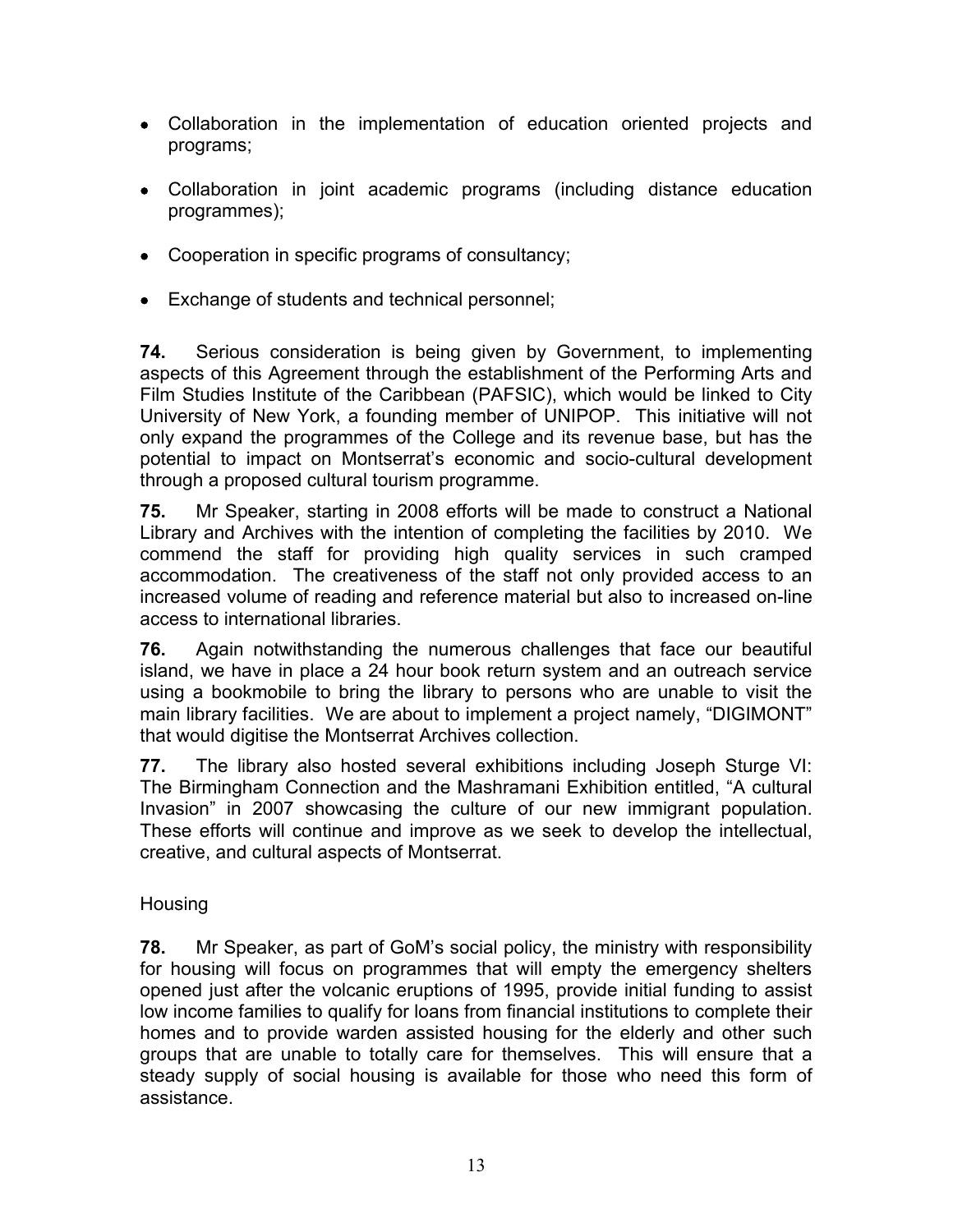**79.** Mr. Speaker, we expect approximately ten million dollars (\$10 m) from the sale of EU houses in Look Out and a further two million dollars (\$2 m) from the sale of other government built houses as individuals exercise their right to purchase these homes. This money will be re-invested in housing programmes in the north.

#### Youth Development

**80.** As a former teacher and Commissioner of the Boy Scout movement, you will agree, Mr Speaker, we cannot move forward meaningfully if no provision is made for the development and advancement of the young people of this island. Starting in 2008, GoM will advance a youth policy and action plan for tabling in this Honourable House. Further, GoM understands how sports and culture is critical to the development of young people, and as we speak, arrangements to build new sporting, entertainment and cultural facilities to create a better environment in which our young people can grow and develop have begun. The design of a new sporting complex in Brades is on the way and we hope to complete this by 2010.

**81.** Mr Speaker, we will seek to ensure that none of our young children are left out of the development process. Last year, we sponsored a summer workshop exposing children to a variety of skills and creative art forms in which ninety one (91) children participated. We provide allowances to foster children ensuring that their basic needs are being met. This, Mr Speaker is the depth of our social policy.

#### Social Welfare

**82.** Finally, Mr Speaker, we have operated an expanded welfare assistance programme for approximately ten (10) years. It is time for a comprehensive review of the level of benefits, the scope of the programmes and impact of the benefits on those who receive them. We will assess among other things whether there are other vulnerable groups that have been left behind and to evaluate the overall policy and approach to these programmes. A significant portion of this information will hopefully be produced by the Poverty Assessment Project now getting on the way. This is a significant investment to gain information to justify the provision of budgetary support for programmes similar to what our compatriots who migrated to the United Kingdom receive.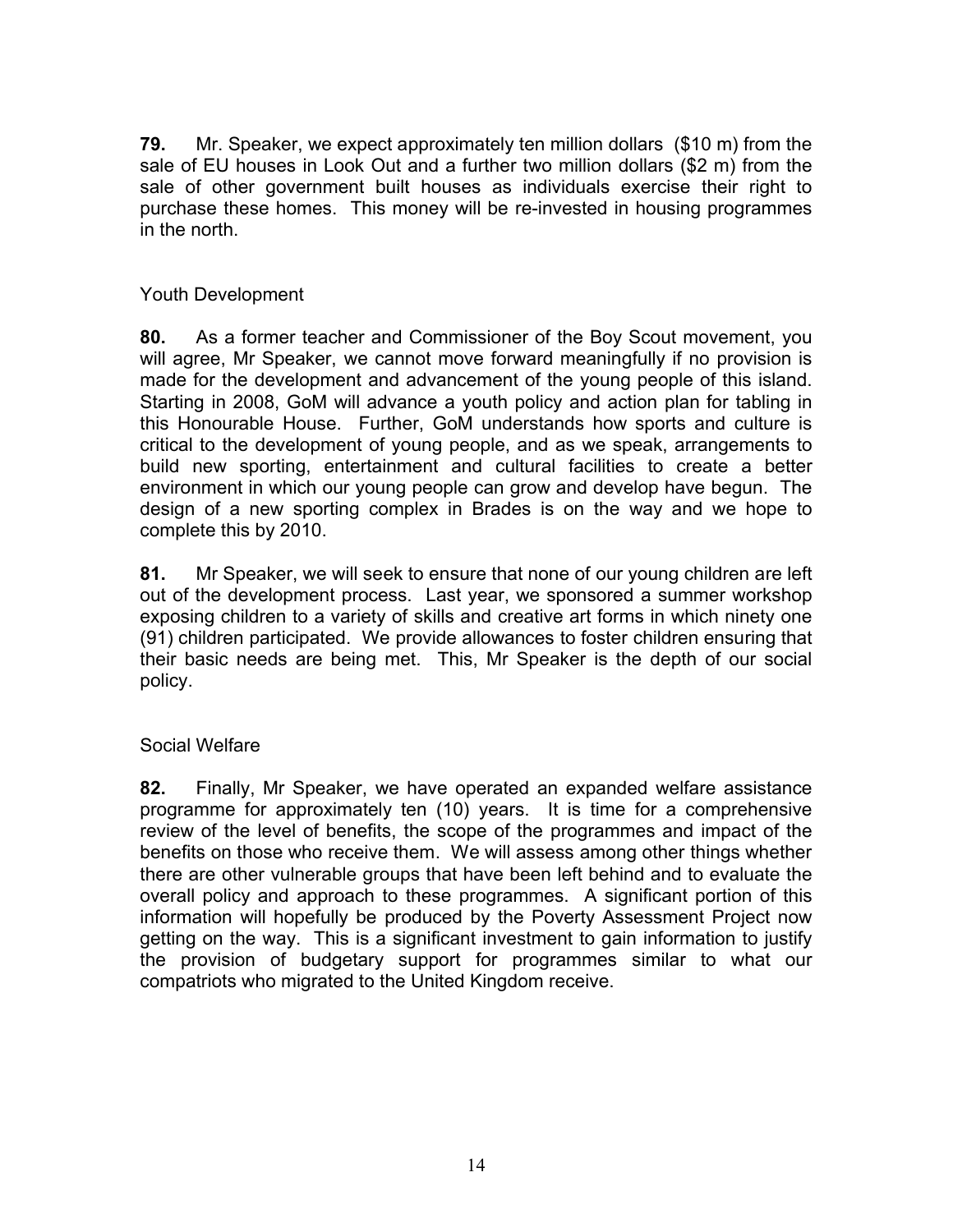### *Strengthening the Governance Environment*

**83.** Mr. Speaker, it is essential that the governance framework and systems in which we formulate and implement development policies and programmes are sufficiently robust to minimise risks associated with the relevant activities undertaken by Government. As a country operating in the  $21<sup>st</sup>$  Century, it is necessary for us to have systems that reflect modern trends and circumstances and good enough to interface with internationally accepted systems.

**84.** It is for this reason that we will pursue a number of initiatives aimed at providing a structure and set of guidelines that will ensure that we meet international standards but reflect our resources and capacity to implement.

**85.** Mr Speaker, I am pleased to report that a number of legislation are being drafted that will provide higher levels of transparency and accountability. These we see as being necessary for an effective parliamentary system of governance. These changes will be reflected in bills that will improve the legislative processes, the role, responsibilities and reporting lines of the Auditor General, the adoption of a Code of Ethics and the introduction of integrity legislation for elected and non elected public officials.

**86.** The current finance act and regulations will be substantially modified to ensure that the legislature has the tools necessary to ensure that proper account is provided to the people of Montserrat on resources allocated for public purposes. We will also see revisions to the Legislative Council Act and standing orders to facilitate greater transparency in government.

**87.** A key achievement in our governance programme will be the successful negotiations of a new Constitution with Her Majesty's Government that will allow more autonomy to the local government and establish new and improved institutions and processes that would enhance governance on island. Mr Speaker, the new constitution is expected to provide greater clarity in the relationship between the Government and people of Montserrat and the Government of the United Kingdom.

**88.** We cannot emphasise sufficiently the importance of this document as it will lay the foundation for our future and relationship with the United Kingdom and by extension the wider European Community. This constitution will retain the right of the people of Montserrat to advance to self determination, and be regarded as a pre-independence Constitution, to serve us until our people wish to take the next step.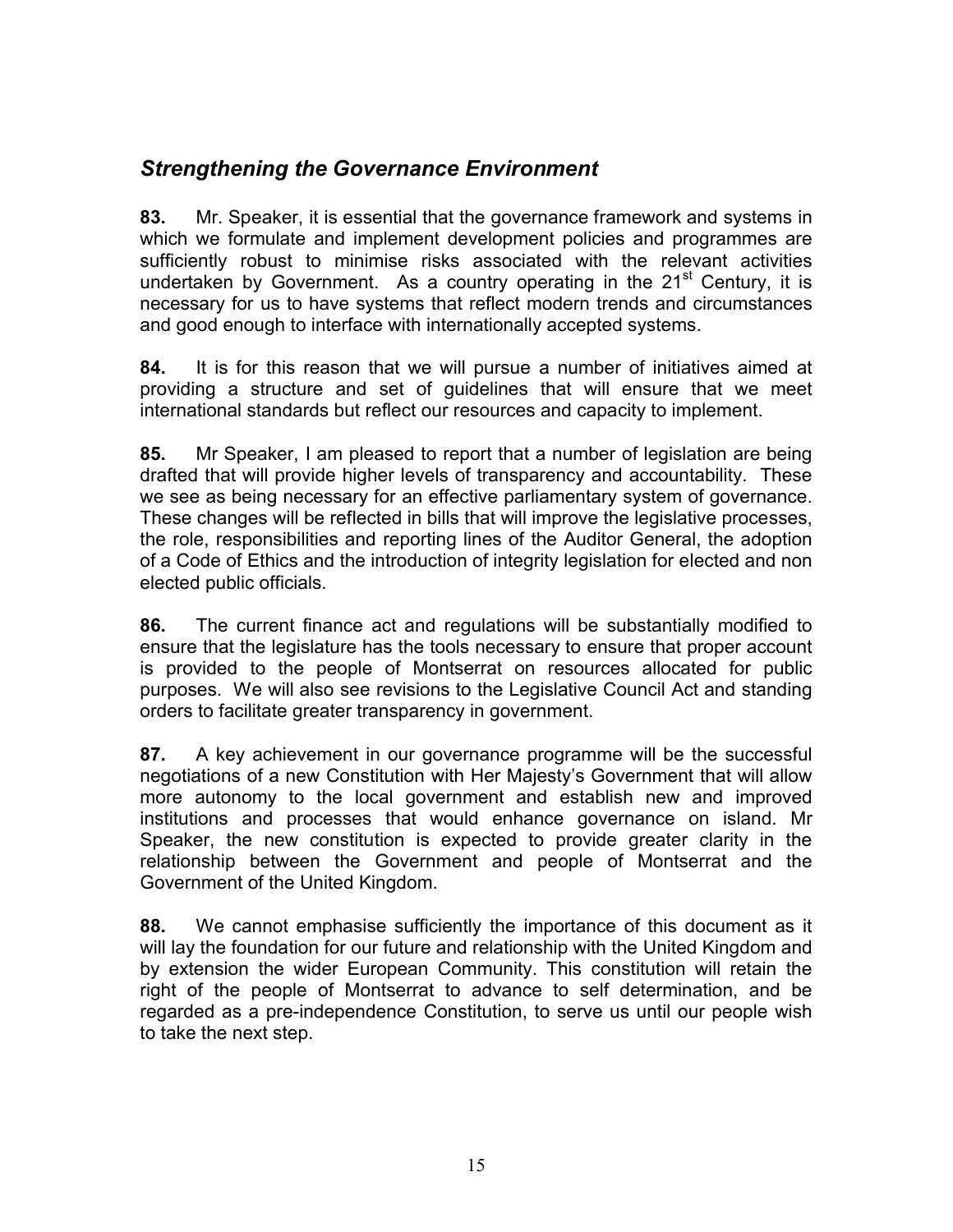**89.** A good governance agenda, Mr Speaker, involves the freedom with which information is shared and communication is integrated into the overall development strategy. It is for this reason that we are committed to the implementation of a comprehensive public information and communications strategy. This will recognise the right of members of the public to know what is happening in government and for public officials to provide information and respond to the concerns of the taxpayers and the wider public.

**90.** The strategy will also take into account of the management of the departments and units involved in this process. The intention will be to create a vehicle for education and promoting Montserrat at home and abroad through the use of all forms of the media.

**91.** Mr Speaker, we remain committed to our participation as a full member of both CARICOM and the Organization for Eastern Caribbean States (OECS). Consequently, we will continue our efforts to negotiate the terms under which we will receive the necessary entrustments to sign unto the revised Treaties. We have strong historical, cultural and family ties throughout the region by virtue of immigration and marriage and these bonds cannot be broken.

**92.** We recognise our constitutional and other relationships with the European Community as an Overseas Territory and the consequential expressed and implied rights and obligations that comes with this relationship. We are mindful of the number of our citizens that reside and legally have unrestricted access to member states of the European Community.

**93.** These have both intrinsic and economic value to our economy. Clearly, we recognise that moving forward we will require greater capacity to examine and respond to the opportunities and challenges arising from these complex relationships and a stronger external affairs unit will be a credible start. This we intend to put in place in 2008.

**94.** In taking forward our good governance agenda, Mr Speaker, the reshaping and retooling of the public service is critical and urgent if we are to achieve the level of excellence to which we aspire. Efforts will be made to strengthen the leadership and cultivate a performance culture across ministries, departments and statutory authorities evolving from an integrated planning process. This will involve the increased use of technology to provide solutions that are efficient, effective and economical, if not immediately, over time.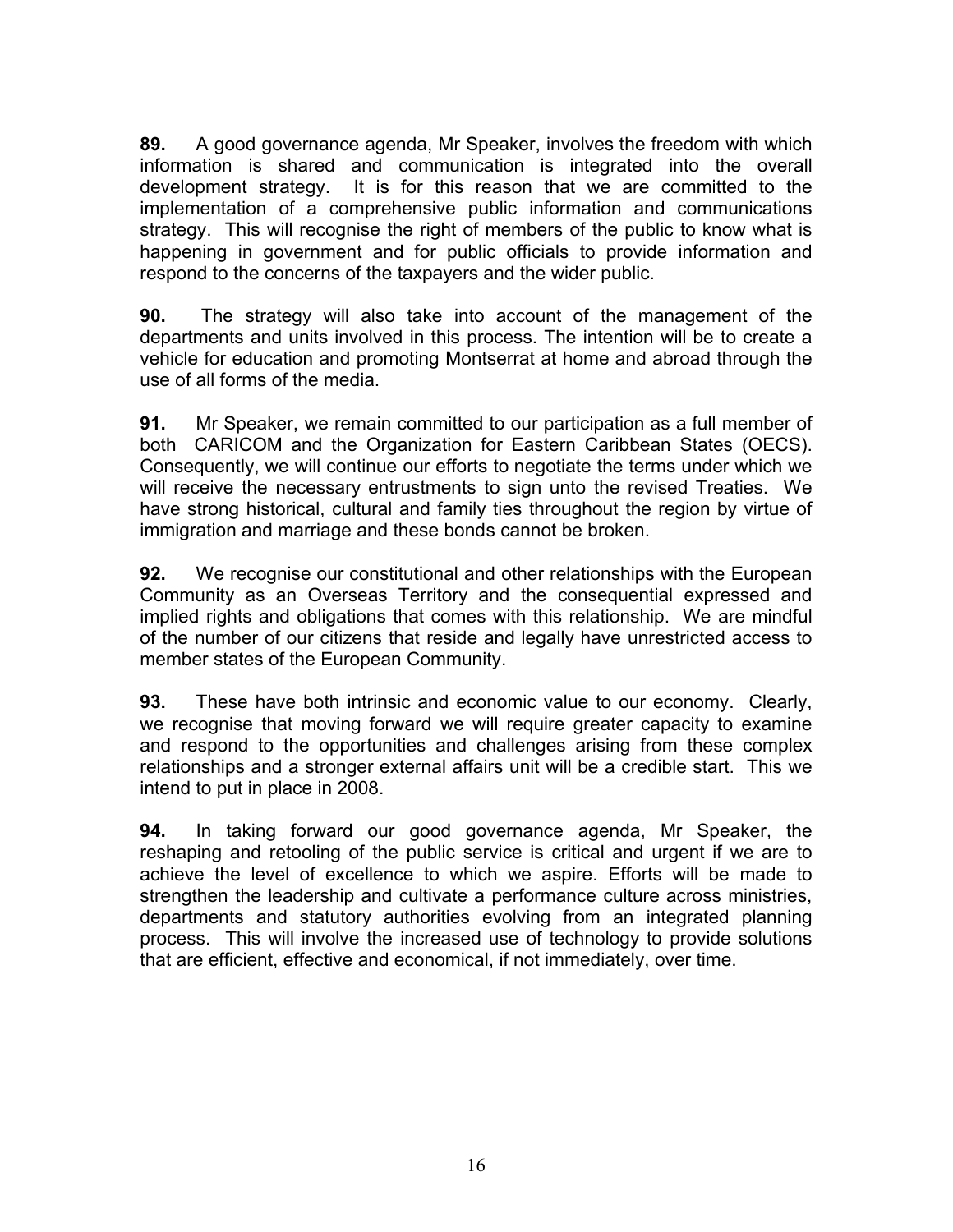**95.** A number of initiatives are on the way under the Public Service Reform Programme which will be reviewed over the next few months to look at the recommendations and options and how they will help to advance Montserrat development plans. During the coming months, my government will be reviewing the assignment of Ministerial portfolios, and will consider reconfigurations to improve efficiency of services. One proposal is the formation of a Department of Immigration, linked with the Departments of Labour and Consular Affairs.

**96.** In addition, we feel that public servants have been accommodated in substandard facilities for too long, the project concept for the construction of buildings to accommodate public offices in Brades and Little Bay has been submitted for approval and detail designs are expected to start within the year. We intend to fast track this project so that optimal working conditions are available for public servants.

**97.** Mr Speaker, governance is an activity that pervades all aspects of our development and given that tourism is considered the pillar on which economic development will be built, it is important that strategies aimed at reducing crime and delinquent behaviour be aggressively pursued.

**98.** The systems of justice along with institutions aimed at supporting individuals to make the right moral choices and those that seek to correct deviant behaviour will have to be strengthened and integrated in a manner that helps our overall development strategy. We welcome the initiatives of the OECS Supreme Court to strengthen the Magistracy and we look forward to initiatives to improve the effectiveness of the Police and Prison Departments. We also look forward to participating in the OECS Halls of Justice Project, through which funding will be provided for our new Court House and Legal Services complex at Little Bay.

### *Sustaining Development through effective environmental and Disaster Management*

**99.** Mr Speaker, every Government has a responsibility to preserve and protect the physical environment in a manner that is sustainable for the benefit of future generations. This responsibility requires us to consider and prescribe how natural resources are used for development and how we respond to natural disasters. We recognise the efforts made by relevant officers at the  $15<sup>th</sup>$  Annual Tree Planting Day where one thousand five hundred (1,500) plants were distributed and over 80 per cent of these are doing well.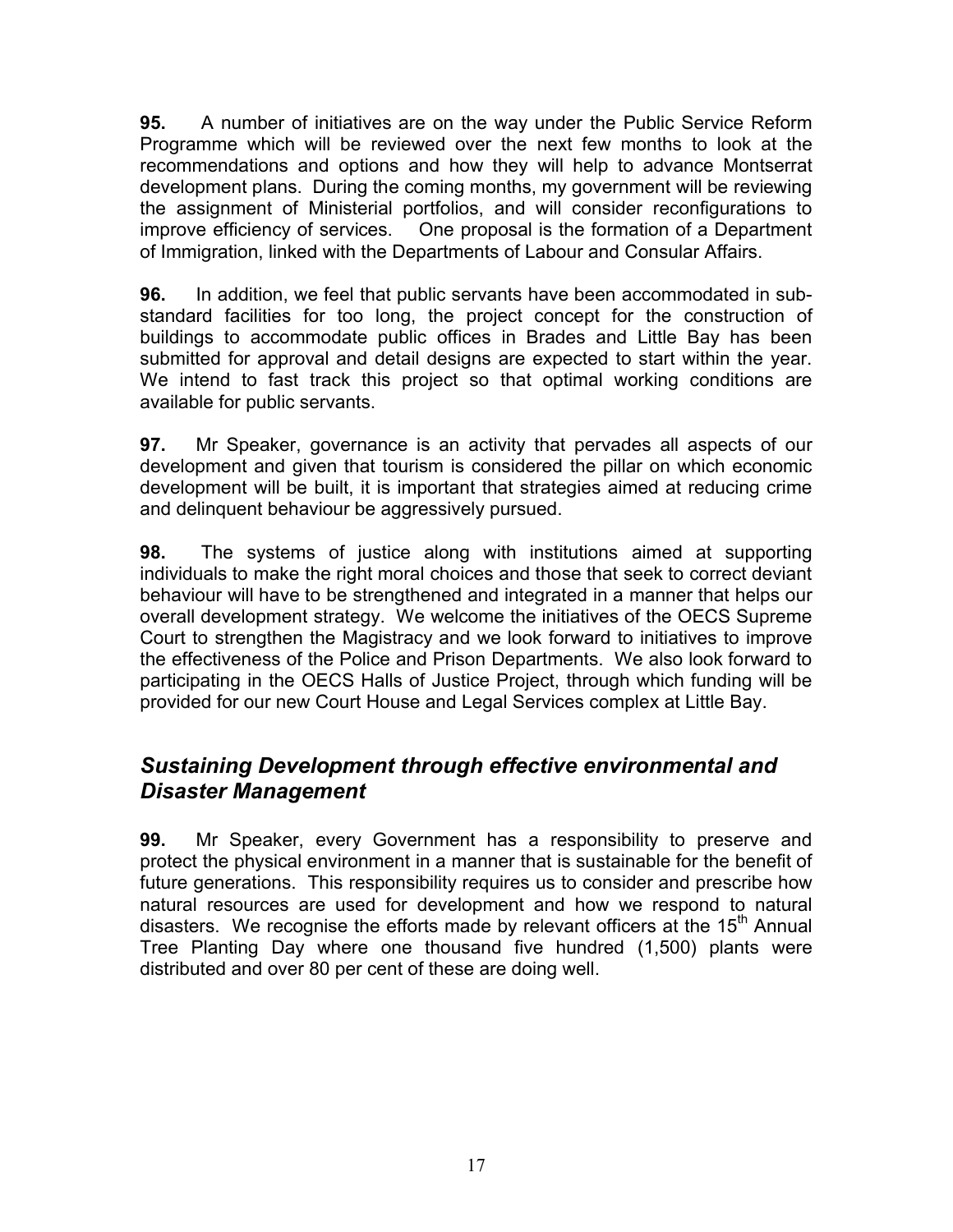**100.** The risks associated with physical aspects of development can be crippling and can cost more than 20 per cent of GDP per event. Mr Speaker, it is for this reason that the Department of the Environment, the Disaster Management Co-ordination Agency and other environmental management agencies are supported and given the tools to function effectively. We therefore intend to review the institutional arrangements for delivering these services. This will mean a review of the organisational structures, the legislation and policies to enhance the effectiveness these units.

**101.** The programmes will seek to encourage and involve the community to participate in the preservation of the environment and to take steps to mitigate loss resulting from natural and manmade hazards. Clearly, regulations aimed at improving our construction practices, preserving historical and heritage sites, provide guidance on maintaining our forests, flora and fauna and how we mine our natural resources are relevant and necessary.

**102.** It is envisaged that by 2010, a revised system of protected areas will be ready and implemented. Plans are in place and are being strengthened to identify and document the variety of habitats and species available on island. Mr Speaker, we have made these sites accessible by maintaining over one hundred thousand (100,000) running feet of trails over the last year. It is our hope that this will inform and add value to our tourism product.

**103.** To this end, action plans have been developed to monitor and preserve three (3) species in 2008, the Mountain Chicken, the Montserrat orchid and Pribby. We also intend to preserve the rich resource of our fish nurseries and birds at Little Bay. In 1955 a reseach team identified 63 fish species, 22 coral species, 83 other invertebrate species and 16 plant species in the area. There also 20 bird species, four of which are rare.

**104.** The yellow crowned Night Heron, The spotted Sandpiper, the Ringed Kingfisher and the Mangrove Cockoo. In addition, like the Oriole, Montserrat is the only place in the world where the bat species Brachyphyllum Cavernum is an endemic species. They live in the caves at Rendezvous Bluff. Our children will not forgive us, if we loose these gifts that God has given us, and as The Mighty Arrow sings, we, individuals and government, must "Hold on to our property and will it for our Children".

**105.** We intend to aggressively pursue programmes to harness and manage water and energy resources over the next three years in light of predictions for climate change and record breaking increases in energy costs. We intend to finanlise the national energy policy during this fiscal year and a Geothermal Energy Implementation task force has been convened to advise GoM on the way forward and is intended to include in the process the views of all stakeholders.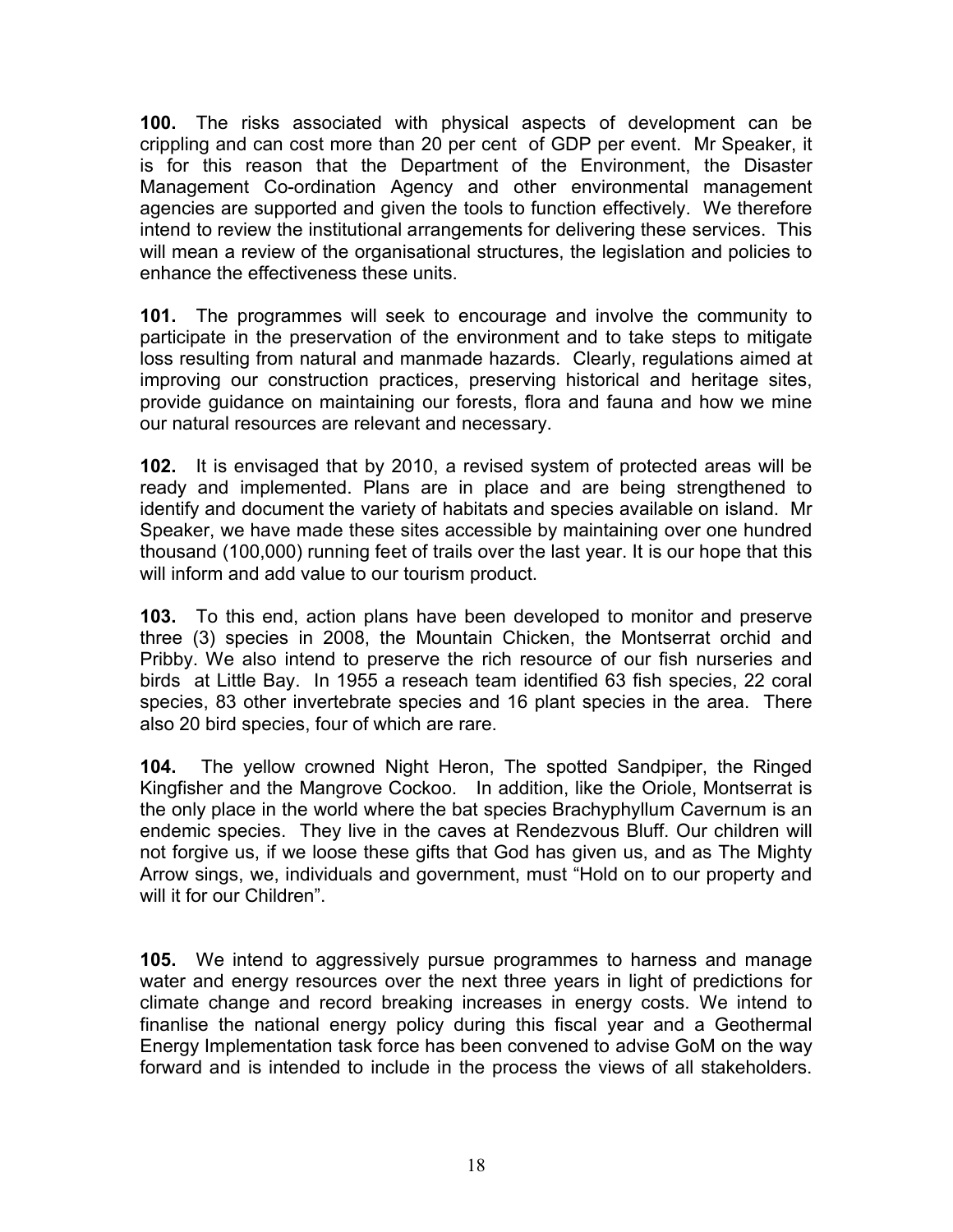The group is being assisted by experts from UN-ECLAC and the University of Newcastle. Initial funding will be provided by DFID.

**106.** You will note that the development of energy is also a key feature in the Economic Management programme, this is a means of underscoring its importance for growth and development. I understand that initial finding suggest that a 10 Mega Watt plant will be possible in the short term, but real benefit to our people will come if we confirm the predicted potential of over 500 Megawatts of power, which would make it possible for Montserrat to participate in the Dominica-French Territories proposed project to provide electricity by submarine cable to the 600,000 people who live on Guadeloupe and Martinique.

**107.** Mr Speaker, the major threat facing the southern portion of our island is the activities of the volcano. While the activity has reduced substantially, it must be monitored and plans put in place to respond to related activities. We have invested in a state of the art facility, we have 24 hour monitoring by international scientists and a series of early warning systems that to date have kept residents and visitors safe. We are aggressively rebuilding the level of accommodation in the north of the island to ensure that temporary relocations are not chaotic but become nothing more than a routine, smooth and comfortable experience (vacation) in the northern unaffected areas.

**108.** Mr Speaker, we have much more to research and many lessons learnt to teach others in the area of disaster management. It is for this reason that we will continue to explore the establishment of an Institute of Disaster Research Education and Management (IDREM) within the Montserrat Community College and in partnership with an internationally recognised university.

**109.** Here in Montserrat, we recognise our natural enemies. They are firstly, the volcano. We now know how to stay out of reach of its effects. Secondly, there are hazards from hurricanes and flooding. After Hurricane Hugo, we have learnt to build on high ground and to stay away from swamps and the seashore. Thirdly, our small population and shortage of money. We have no choice but to choose affordable options and to grow our own food.

**110.** We are pleased with the decision by the OECS Authority to support the establishment of an OECS Climate Change Centre in Montserrat at the top of the Silver Hills. This site which has a direct view of the volcanic dome, is at an altitude of 2500 feet, and 10 miles distance from the Soufriere Hills volcano, in an area at negligible risk from volcanic activity, compared with the Montserrat Volcano Observatory which is only 2 miles from the volcano. The seismology room at the centre will be expected to monitor seismic signals from all of the OECS territories, hence the importance of a location in an area of negligible risk.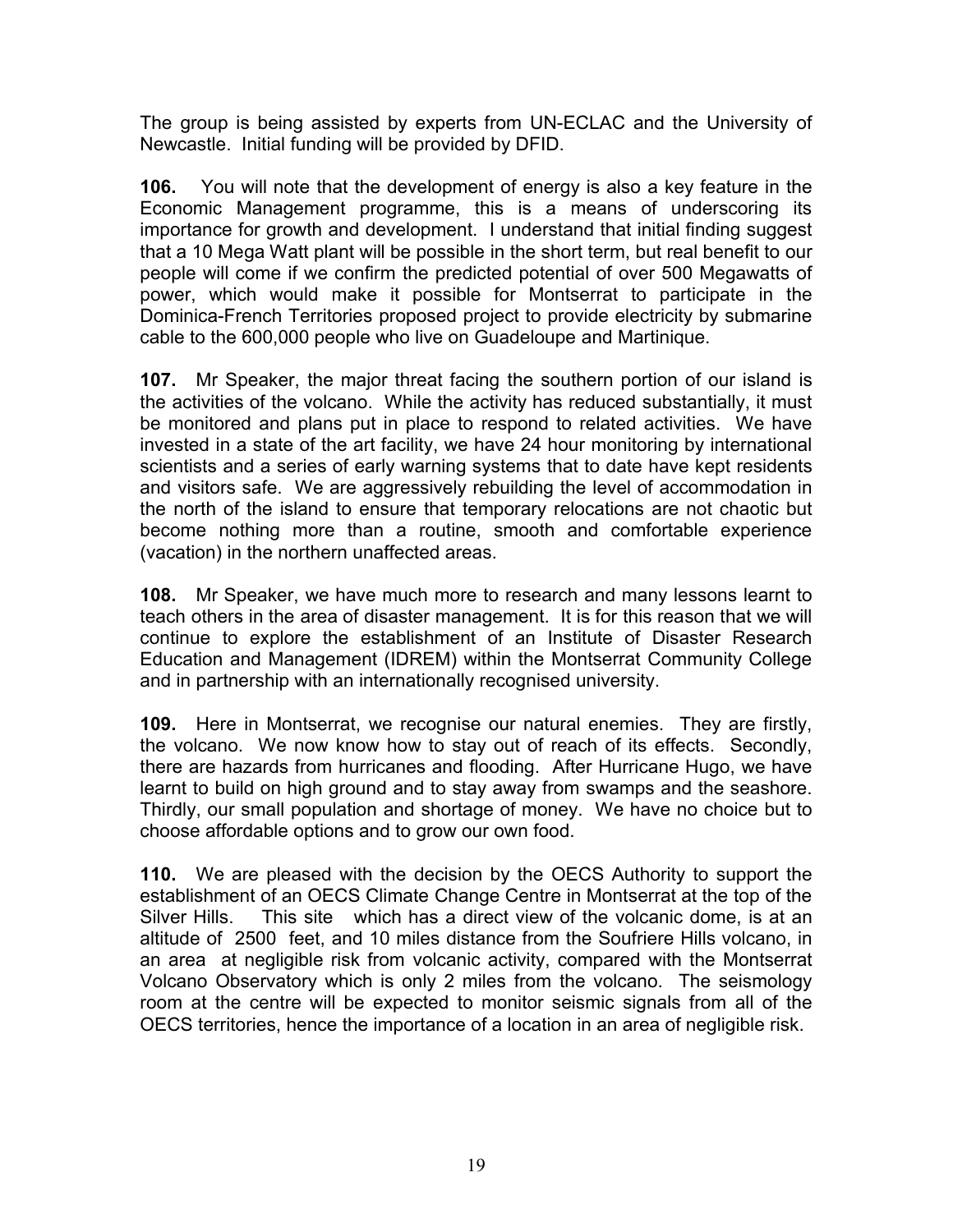**111.** From this site, there are also direct views of both the Caribbean and Atlantic coast lines and surrounding islands. It is ideal for microwave and satellite up-link facilities. From this site, research and monitoring of atmospheric levels of gas and particles around the Gerald's Airport and it is the best location on island for radar monitor of ash clouds and pyroclastic flows.

**112.** We propose a two story building set into the hillside in such a way as to preserve the outline of the mountain, with a total of about 3000 sq ft. It is also proposed that the centre will have perimeter patios for tourist panoramic viewing, a reception room, and 4 scientific rooms for (i) weather monitor , (ii)sea level monitor and tsunami warning , (iii)Atmospheric gas and particulate matter monitoring and (iv) seismology).

**113.** In addition there would be a 2 bedroom suite for resident scientists. The Government of Venezuela has been approached by the Chairman of the OECS Authority for financing the construction of this facility. The beautiful panoramic views from the centre will make it an ideal tourist attraction, at the same time capturing an audience for the educational programs on Climate Change phenomenon.

### *Towards a Viable Population*

**114.** The final pillar of our development is population. Mr Speaker, our population relies on a two pronged approach – both approaches are not mutually exclusive. The first assumes a small population as we currently have but a high transient population that tourism and medical schools and such investments can provide. The second is to rebuild the resident population to levels that will increase our productive capacity and stimulate sufficient domestic demand to support local businesses in the private sector.

**115.** The first objective of this government will be to seek to retain current population levels. Most important of all is the retention of our young people. Those between the ages of 18 and 40, without whom, Montserrat as we know it, has no future. This will be linked to our private sector development policy which is both critical and urgent to provide training and employment opportunities, and which would ultimately increase disposable incomes and savings. It is expected that this will encourage reinvestment of savings and stimulate consumer credit.

**116.** The other planning considerations will include access to secondary and tertiary medical care facilities, improved educational facilities and scope for professional development on island. The development of sporting and recreational facilities will be critical for the achievement of this strategy.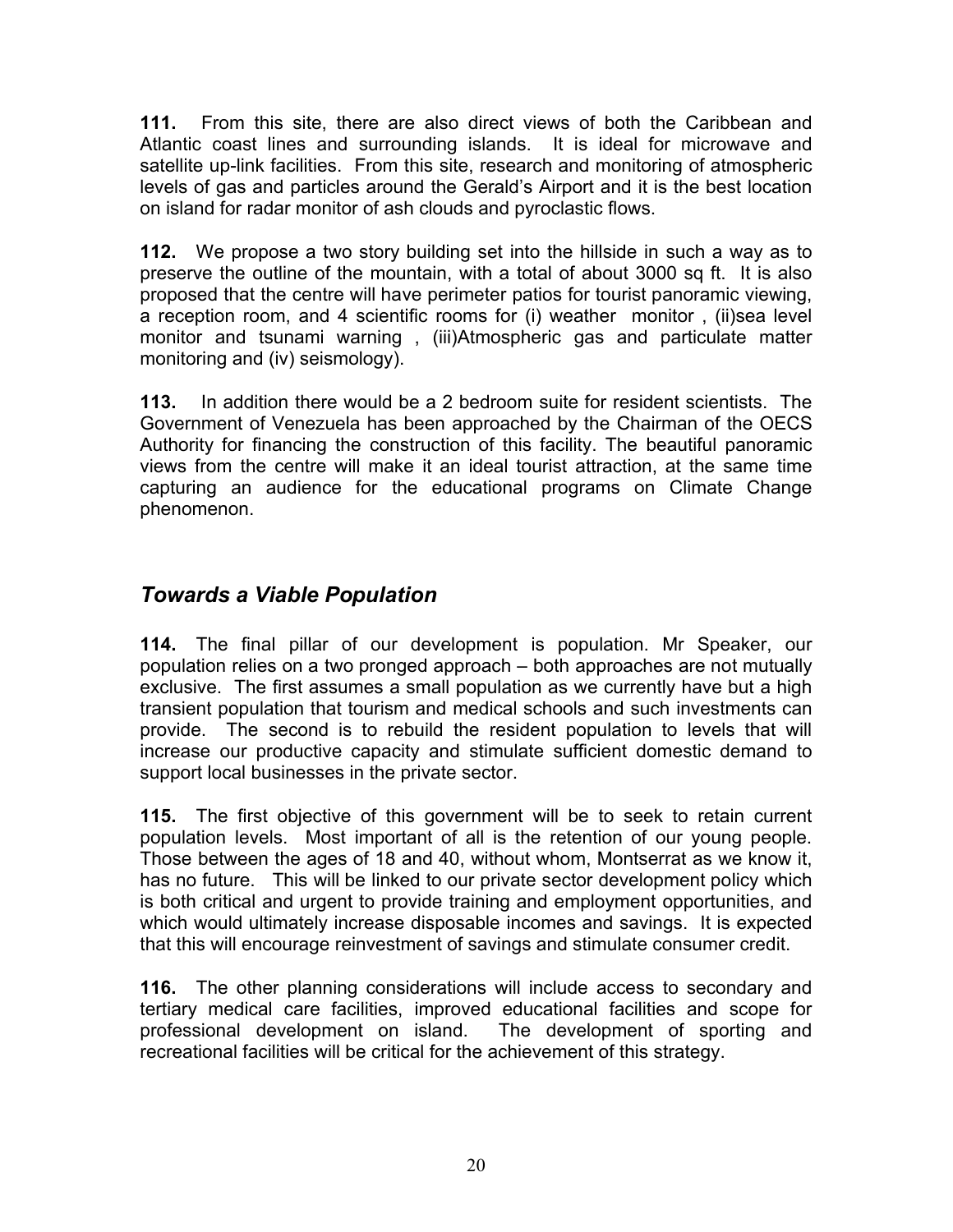**117.** The issue of adequate housing accommodation in the north of the island remains a troubling and thorny subject. GoM will tackle this issue through a variety of housing solutions and incentives which are expressed in the housing development vision and strategy document. The development of education, health, and sporting facilities are on the way.

**118.** The second approach is to attract Montserratians and descendents of Montserratians who live abroad, to return home. Again this will require special programs for provision of employment and housing opportunities.

**119.** The third approach will be to revisit population, labour and immigration policies which will encourage growth in the population. These policies while protecting the rights and benefits of citizens must be sufficiently flexible to allow persons from other countries who which to work, reside and abide by the laws of Montserrat to live in peace, comfort and enjoy any benefit to which they are entitled. The approach outlined above require a redrafting of sections of the immigration act, draft population and labour policies and an adjustment to the definition of a national, citizenship entitlement framework and the flexibility of the process for encouraging the people we need to remain on island.

**120.** We intend to introduce a series of immigration policy changes which will include the following:-

- Immigration permits of 4 weeks for all persons visiting Montserrat who provide evidence of self maintenance for the period.
- Work and Immigration Permits for a duration of 6 months for persons with evidence of regular employment.
- Work and Immigration permits of 1 year for persons who have had previous consecutive permits for 2 years and provide evidence of regular employment.
- Immigration permit of 1 year for persons registered in an educational institution and can provide evidence that they will be able to maintain themselves.
- Eligibility to apply for permanent residence after 10 years of continuous domicile

In addition, the elections ordinance will be amended to permit only persons qualifying for "Montserratian" status to be candidates for election to the Legislative Council.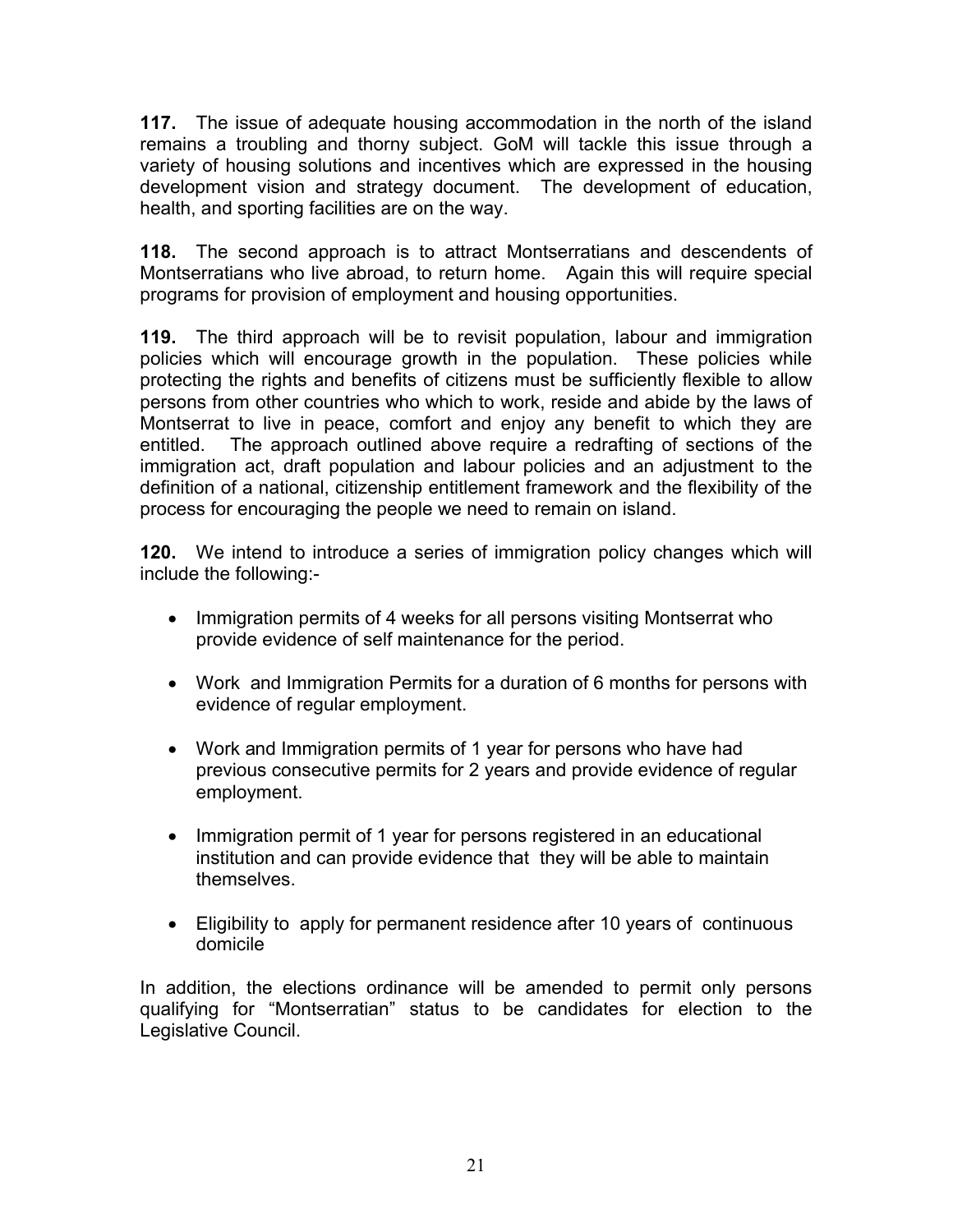**121.** The third and final objective seeks to exploit any economic, regulatory and fiscal advantage Montserrat has to attract investors; self reliant individuals and families to reside in Montserrat. This will require an action plan to actively engage in double taxation treaties with countries willing to do so and to negotiate terms that will preserve the value of pensions for persons who wish to reside in Montserrat as opposed to the country in which they earned their pension. This will require such pensions to be indexed to inflation or be subject to such increases that would apply if the individual remained in the country of his pension entitlement.

**122.** In addition, GoM intends to revisit the Physical Development Plan to create new uses for lands in the north of the island. This will be an attempt to encourage developers to re-create low density, high value homes in the north of the island to replicate areas such as Richmond Hill, Foxes Bay, Weekes and so on, as a means of retaining the high-end residential tourism market.

**123.** This approach also anticipates the revision and establishing of a more transparent and discrete set of incentives that can be marketed and granted to those who fit the criteria. It is anticipated that there may be revenue losses in the short term for GoM but will increase the tax base in the medium to long term.

# **FINANCING CENTRAL GOVERNMENT PROGRAMMES**

**124.** Mr Speaker, the funds available have been allocated based on the consistency of the submissions of ministries and departments to the broad areas of priority and strategies outlined in the Sustainable Development Plan. The business plans reflect those aspects of the public programme that can be implemented in the 2008 fiscal year. However it is recognised that because of the dynamic nature of the local economy, a reasonable level of flexibility between programmes is needed to switch programming should more funds become available during the year or where some programmes are not implemented as planned.

**125.** The total budget for 2008 for all programmes is one hundred and forty-two million two hundred and forty five thousand six hundred and twenty eight dollars (\$142,245,628) which represents an 8 per cent increase over 2007. The recurrent budget will account for ninety six million one hundred and forty two thousand five hundred dollars (\$96,142,500), a 6 per cent increase over the 2007 budget and the development budget is forty six million one hundred and three thousand one hundred and twenty eight dollars (\$46,103,128), an increase of 12 per cent over 2007.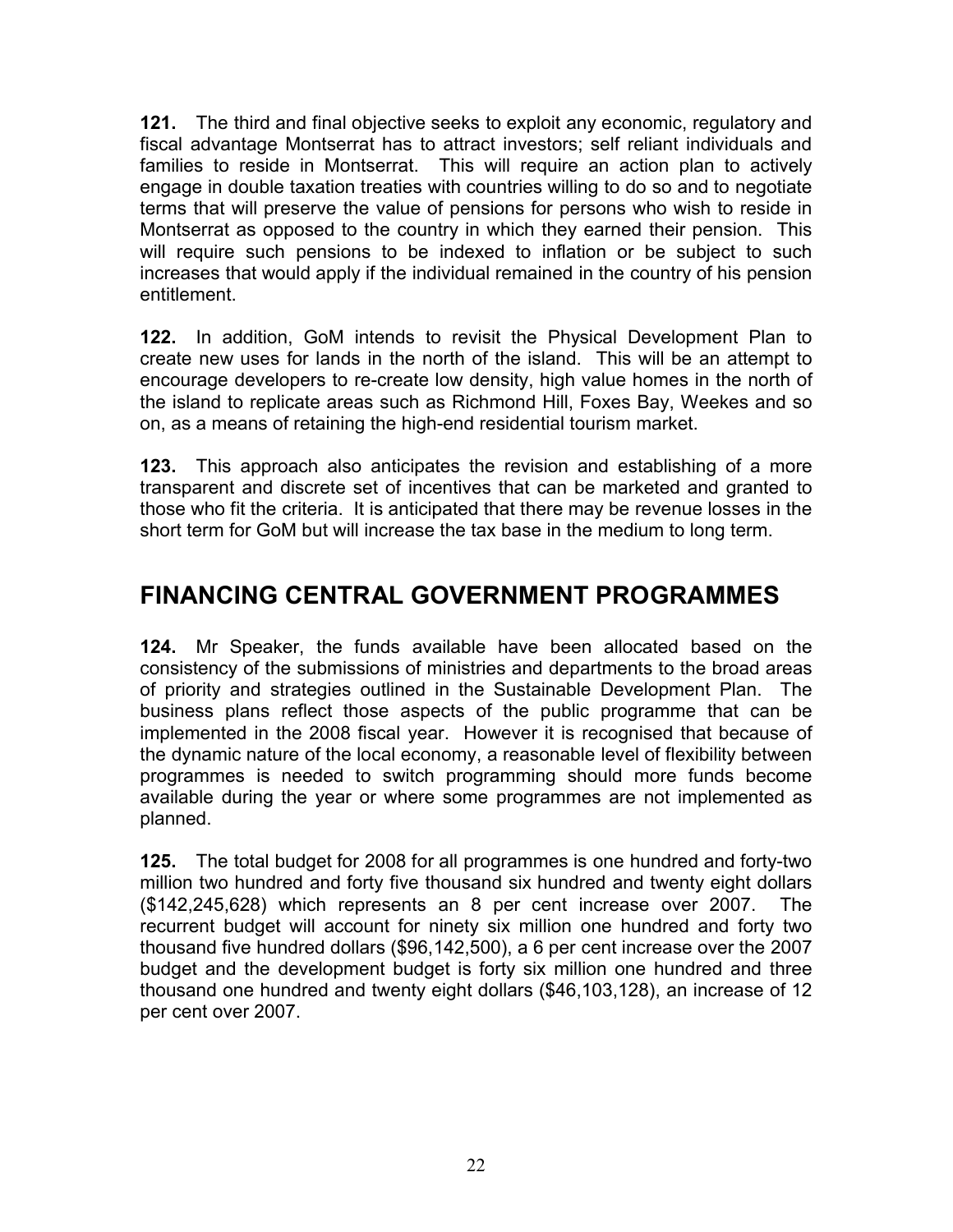**126.** The budget reflects the estimated revenues and grants approved but like all budgets, there is never enough money for the number of programmes that we feel needed to be funded. Consequently, several of the programmes submitted for consideration had to be deferred or reduced to fit the funds available. Many of these, however, are still included in the business plans because where additional funds become available it would be possible to adjust programmes accordingly.

### *Recurrent Revenue and Grants*

**127.** Mr Speaker, we estimate local revenues to increase from thirty eight million five hundred thousand dollars (\$38.5 m) to forty one million five hundred thousand (\$41.5 m) as a result of employment generated through the Roads Improvement projects, Little Bay Development Project, Housing Programme and the other projects that are schedule to begin in 2008. We expect a boost in revenue from the partial amnesty arrangement on tax arrears for tax owing in 2005 and the years preceding the fiscal year 2005. This will be outlined later in this presentation.

**128.** The balance of the funding necessary to finance the recurrent budget came as a result of Government's aid negotiation with Her Majesty's Government (HMG). The commitment for budgetary support for 2008 is fifty four million six hundred thousand dollars (\$54.6 m) or ten million four hundred thousand pounds (£10.4m) and this excludes any extraordinary expenditure arising from volcanic or other emergencies, public sector reform initiatives and support for strengthening the Social Security Fund.

### *Recurrent Expenditure*

**129.** In terms of recurrent expenditure, Mr Speaker, the allocation of the 2008 budget is ninety six million one hundred and forty two thousand five hundred dollars (\$96,142,500) as detailed in the Estimates of Expenditure has been done in the following way: Approximately 25 per cent of the recurrent budget has been used to fund Social Services (Education and Health); 12 per cent towards the maintenance of infrastructure (Ministry of communication & Works); 13 per cent has been allocated to agriculture, natural resources, environment & disaster preparedness and mitigation (MAHLE and DMCA); 12.5 per cent has been allocated for statutory payments including loan repayments, pensions, social security and tax refunds (CFS); 11 per cent has been allocated to fund the Judiciary and internal security (Police, Legal, Magistracy, Supreme Court) and 26 per cent relates to programmes related to policy coordination, governance and civil service administration (Chief Ministers Office, Finance, Audit, Legislature, Administration).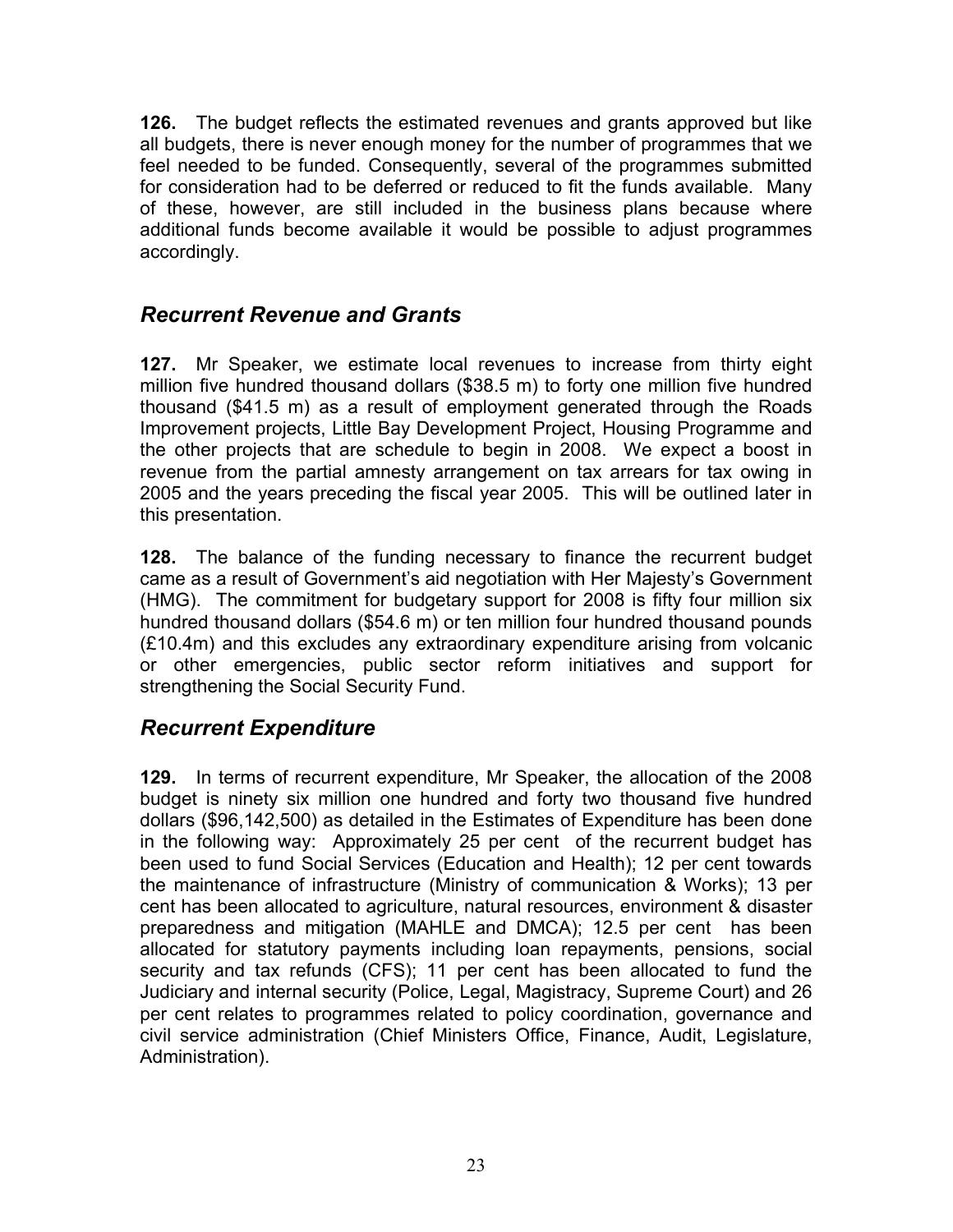### *Developments Expenditure*

**130.** Mr Speaker, I mentioned earlier that the total amount available for the development purposes in the 2008 financial year is forty six million one hundred and three thousand one hundred and twenty-eight dollars (\$46,103,128). These include thirty one million four hundred and fifty eight thousand five hundred and sixteen dollars (\$31,458,516) from British Development Aid, ten million eight hundred and sixty-even thousand one hundred and seventy five dollars (\$10,867,175) from European Union sources; a minimum of eighty thousand dollars (\$80,000) is expected to be spent from the Petroleum Stabilisation Fund and approximately three million seven hundred thousand dollars (\$3.7 m) will be funded through local sources out of budget surpluses from past years.

**131.** The projects are detailed in the Estimates under Development Fund Expenditure and reflect projects that are consistent with the objectives outlined in the Sustainable Development Plan and as agreed and reflected in the ministries and departments business plans.

**132.** Mr Speaker, my colleagues will note that thirty one million six hundred and fifteen thousand six hundred dollars (\$31,615,600) have been allocated to the development of infrastructure (mainly for Little Bay development, housing and road rehabilitation); two million three hundred and thirty-three thousand three hundred dollars (\$2,333,300) will relate to expenditure on developing natural resources; seven million two hundred and fifty four thousand six hundred and thirty-eight dollars (\$7,254,638) will be used to advance GoM's social service programmes and four million eight hundred and ninety-nine thousand five hundred and ninety-one dollars (\$4,899,591) will be used for miscellaneous small projects, asset replacement, capacity strengthening among other things.

### *Public Debt*

**133.** Mr Speaker, our public debt is well within the corridors of normality established by the Monetary Council which requires public debt to be kept at a maximum of 60 per cent of GDP and its also well within the levels required by HMG. Our public debt in absolute terms is nine million sixty hundred and fifty thousand dollars (\$9.65 m) or approximately 8.7 per cent of GDP.

**134.** As stated in last years budget, an application for a loan to fund power generation was made the Caribbean Development Bank (CDB) however, with the steady increase in the price of oil, a new surge is being made for the development of alternative sources of energy. As a consequence, we will revise this loan application to allow a more flexible use in the replacement of our electricity generating systems.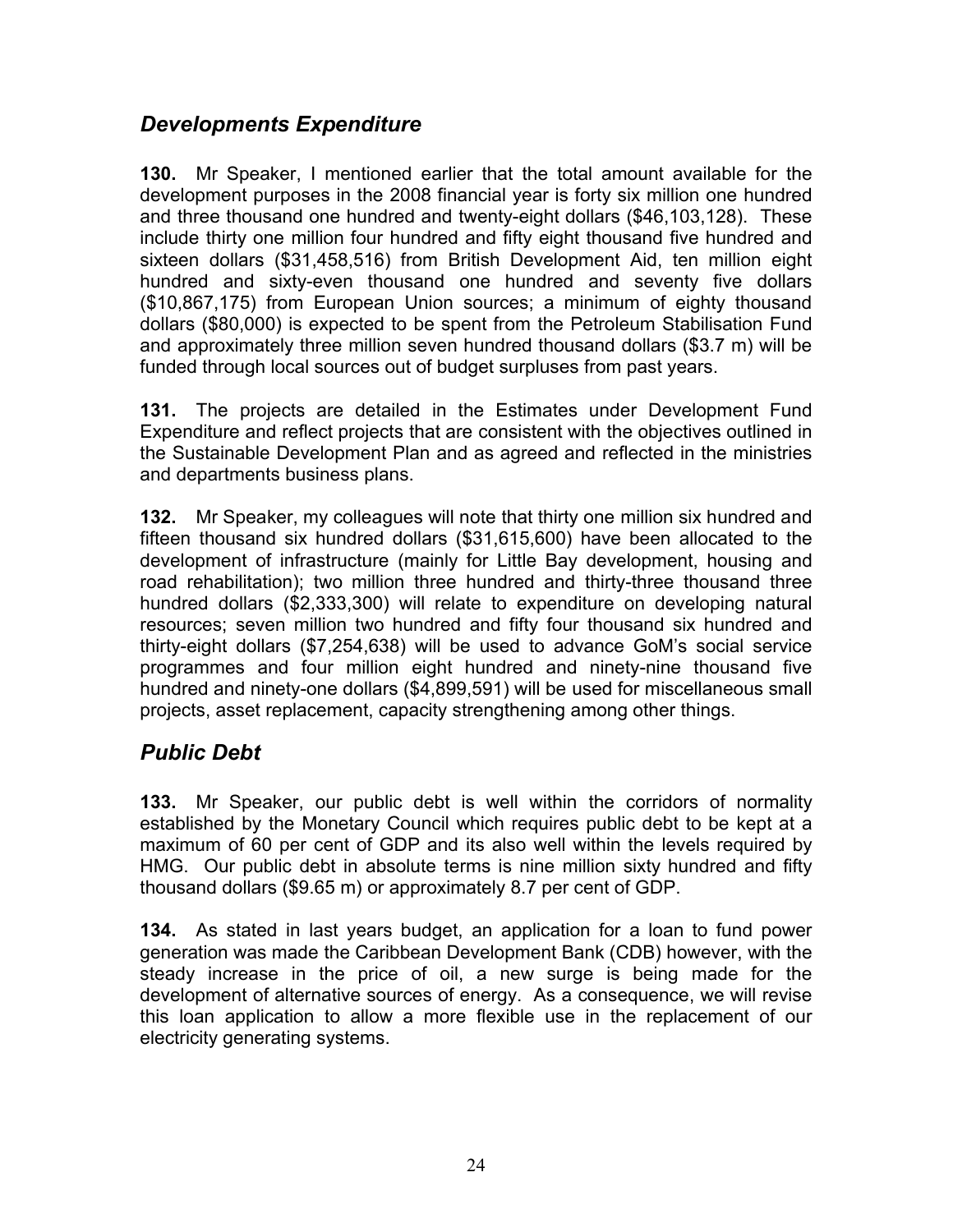# **2008 ECONOMIC AND FISCAL POLICIES**

**135.** In discussing the economic and fiscal policies, it is important that we look at them in light of the issues that face us at this time.

**136.** Mr Speaker, the first issue is the difficult economic circumstances on island and the need for GoM to improve economic activity. Given the programmes and projects planned for 2008 (outlined in the estimates), we project a growth rate of 3.43 per cent. This also takes into account the economic impact of greater access and transportation to the island. We expect an improvement in economic activity mainly in the second half of this year extending into 2009 and beyond when the construction of the new harbour, breakwater and jetty begins.

**137.** The second issue is the lack of a vibrant private sector. It is evident that several small businesses and self employed persons are experiencing difficulties at this time. This will require bold initiatives by government and willingness by the private sector to engage in some of these programmes.

**138.** Last year, Government of Montserrat increased property tax threshold by 200 percent and introduced property tax rebates and write offs to encourage residents to invest in the construction of new homes and commercial buildings. We also continued a program of negotiated settlement of Tax arrears, in which taxpayers were invited for interviews, and given an opportunity to clear their debts with partial write-offs of their tax arrears. In 2008:

- We will declare a partial amnesty on all income tax arrears outstanding in 2005 or before. This policy recognises that many businesses are having a difficult time putting their records together but would like to resolve their tax liability. This policy will seek to:
	- 1) Waive all penalties on taxes owing on tax liabilities assessed or due for 2005 or before;
	- 2) Remit 25 per cent of the principal tax if paid on or before 31 December 2008.
	- 3) All businesses benefiting from this incentive will be closely monitored in the future.
- We will prepare business cases for outsourcing selected public services for discussion and approval. This will be accompanied by a clear set of policies and procedures, training of current staff and others to prepare tenders and compensation packages which will provide initial capital for those who are interested. This will ensure that new businesses are created in the private sector especially those that have the greatest capacity for further growth as the economy expands.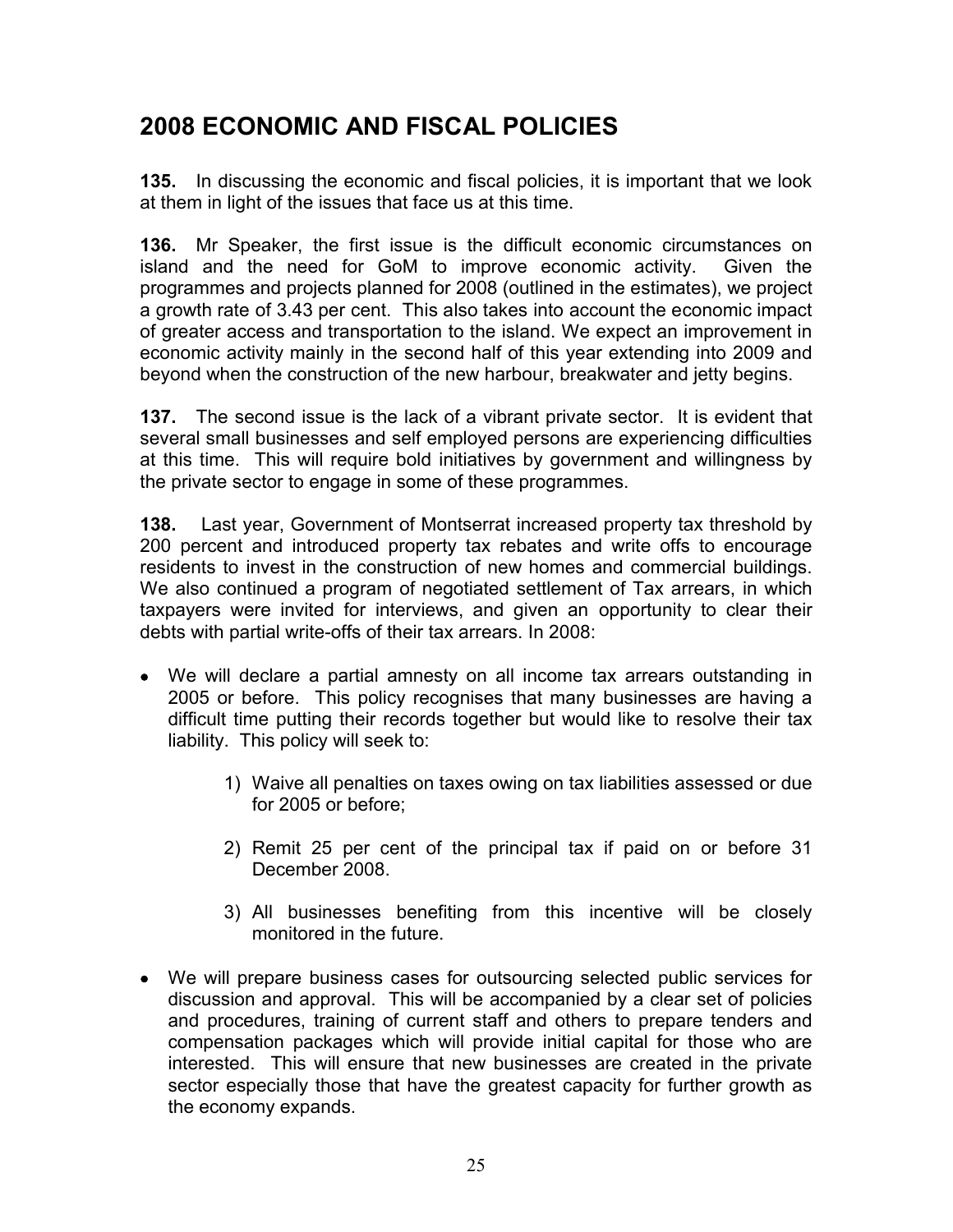- We will vest government lands in the Little Bay area to the Montserrat Development Corporation for developments within the town centre. Such developments must be consistent with GoM's policy intentions. Lands will only be divested or leased to key foreign businesses that fit the development profile agreed by the Government of Montserrat. Parcels exceeding 2 acres in size, and divestment of lands exceeding 25% of the available lands will require further approval from GoM. A clear policy promoting local ownership of lands and businesses in this area will be established.
- We will provide tax concessions, both import duties and income taxes, to local and foreign individuals and businesses engaged in building residential accommodation or engaged in a housing development programme on island. The property or properties must be for resale and must be built before 2012. The overriding aim of this policy is to encourage the private sector to become involved in the provision of residential homes and reduce the extent of government's involvement in this activity.

If this programme is successful, GoM may be able to channel some of the funds from the sale of government owned houses to other critical areas such as agriculture, fishing and small business development.

**139.** Housing remains a major problem for persons on island and in particular for persons who have lost their homes or have no access to properties in Plymouth and its environs. These persons have been paying rent or in some cases paying mortgage for the home in the evacuated area alongside a mortgage for a home in the north of the island while others have abandoned the mortgage and left the island.

**140.** This is unfair and inhumane and cannot continue. Mr Speaker, notwithstanding the difficulties face in balancing the budget, Government of Montserrat has agreed to write off the equivalent of two million nine hundred thousand dollars (\$2.9 m) owed by these persons, the Bank of Montserrat has been notified of this decision. Government has also undertaken to meet the loan with CDB from general revenues.

**141.** Mr Speaker, the fourth issue that must be addressed is the liberalisation of the telecommunications market. The enabling legislation is going through its final review and will be introduced in the second quarter of 2008. This will provide a transparent and accountable framework for telecommunication companies operating on island. It will also provide certainty and predictability for the companies who wish to invest and develop the range of telecommunication services on island. In saying this, we value the services which Cable and Wireless has provided us over the years and look forward to working with the company in the future in a more competitive environment.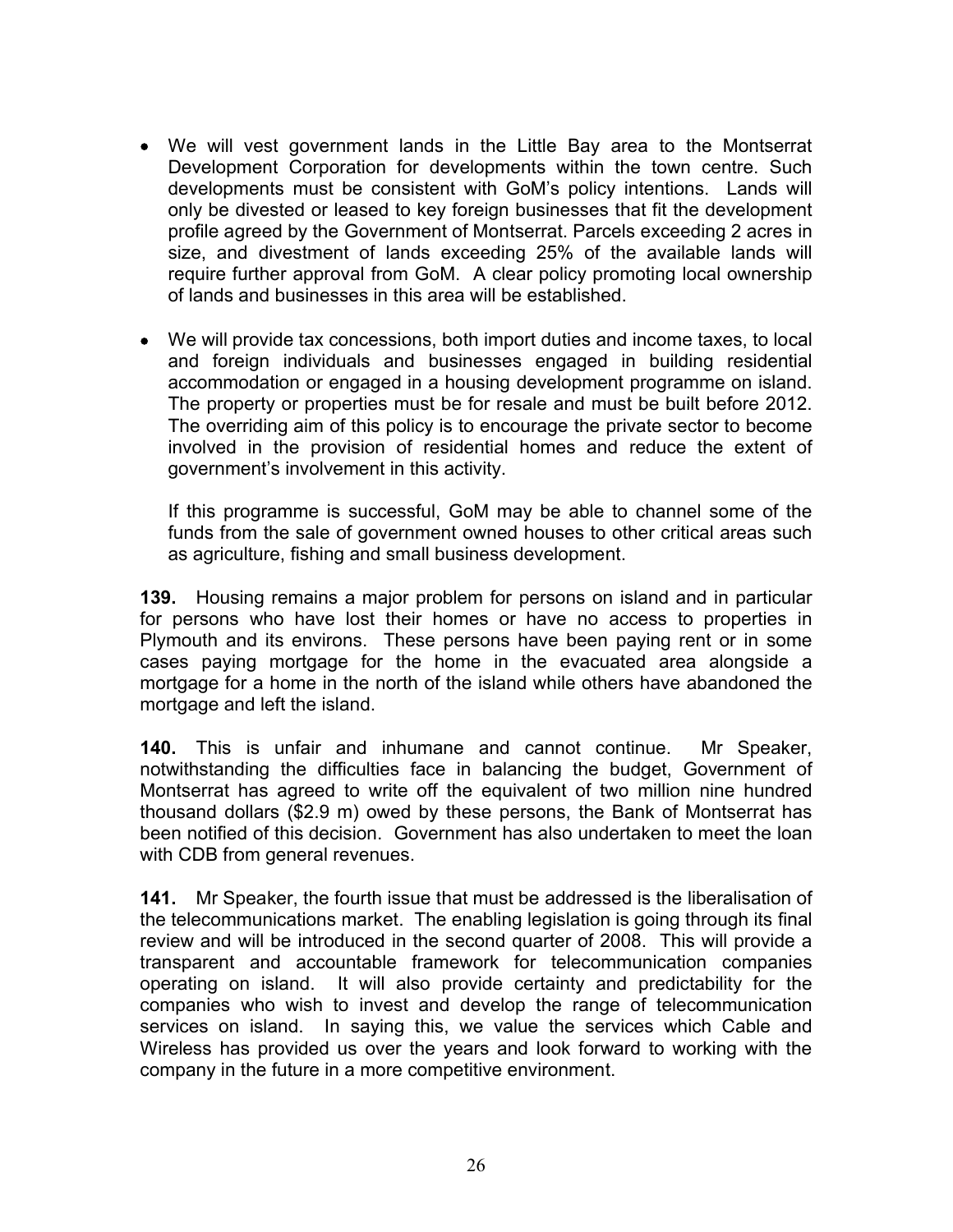**142.** Another major policy shift, Mr Speaker relates to the strengthening of the Social Security Fund. The immediate action is the payment of liabilities due to the Fund by GoM. On this matter, the Government of Montserrat has had positive discussions with the Department for International Development and arrangements are being made to pay the twenty one million dollars (\$21 m) due to the fund. The second aspect of this arrangement relates to the actions that will be necessary to secure the sustainability of the fund in the future. This will require GoM to:

- 1) Introduce a phased increase of the pensionable age to 65 years;
- 2) Establish a medical benefits scheme that in the future will cope with the rising cost of health care to individuals/families, and whose reserves can be used to finance infrastructure for specialised care where it is cost effective and affordable to do so;
- 3) Streamline the benefits available to avoid duplication and to ensure that insured persons do not earn greater remuneration when they are sick rather than when they are at work;
- 4) Increase the levels of some of the benefits so that they are fair and reflect the rising cost of services;
- 5) Review the GoM pension scheme to reflect a fair, sustainable and affordable scheme for public officers.

A consultant has already been retained trough Caribbean Regional and Technical Assistance Committee (CARTAC) to conduct this review.

**143.** Finally, Mr Speaker, to date we have treated investments as if was left to the investors to come to us and determine how when and where they will invest on island. We intend to take a more proactive approach by determining what investments are desired and in what sectors and aggressively target and market ourselves in these areas. Further, we intend to work along with our development partners to put together prepare a strategy and appropriate brochures for the investment community. We will also put together a team with the appropriate mix of skills to meet and discuss investments with potential investors.

## **ACKNOWLEDGEMENTS**

**144.** Mr Speaker, there are many governments, institutions, companies, civil society organisations and individuals that have played a major role in our achievements over the past year. It is appropriate that I use this opportunity on behalf of the Government to express our sincere gratitude for their assistance and support.

**145.** I would like firstly to thank His Royal Highness, Prince Charles and his wife, the Duchess of Cornwall for visiting our island and for his kind words of encouragement and support.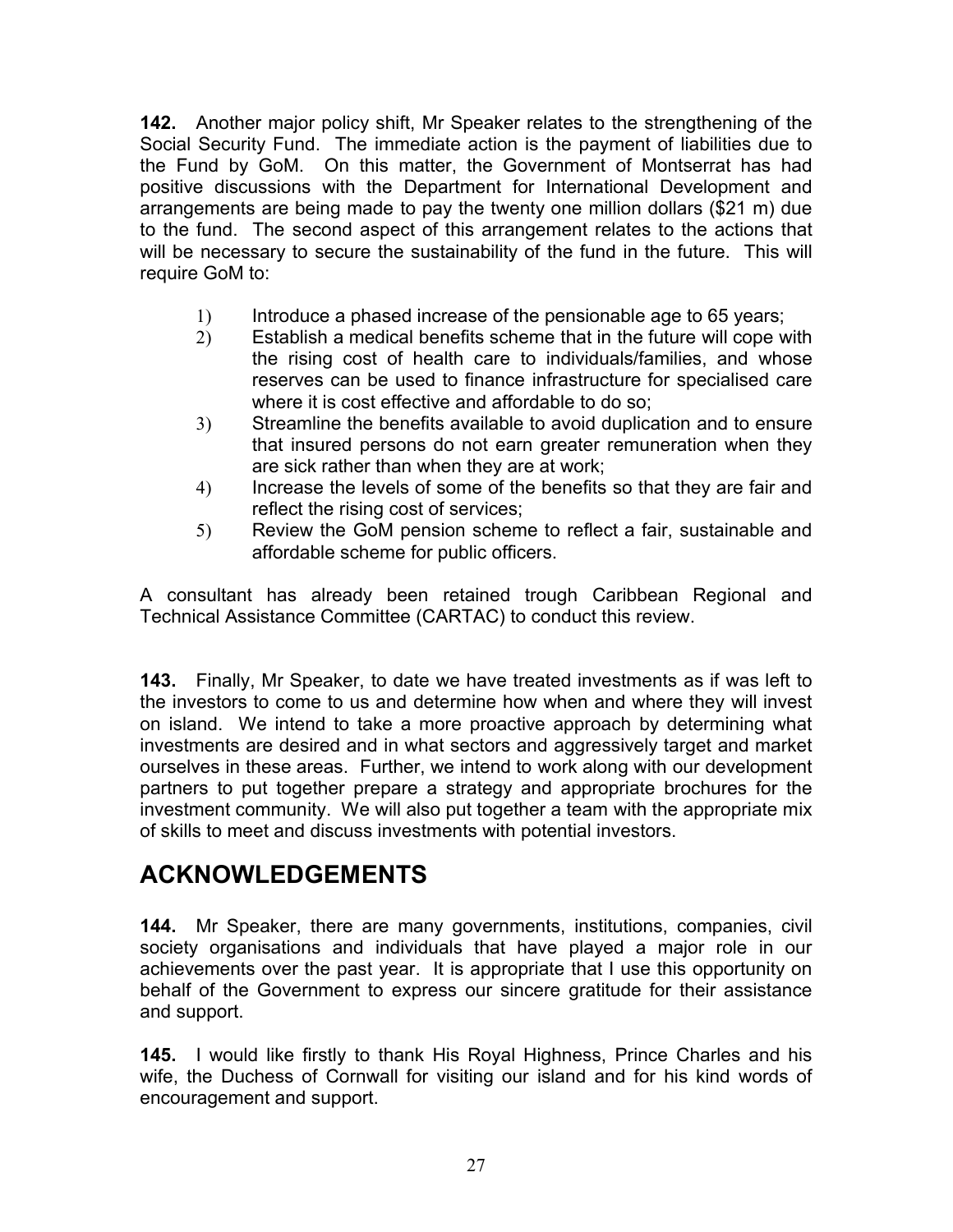**146.** We would like to express thanks to Her Majesty's Government through its various agencies, in particular, DFID and Foreign and Commonwealth Office for their continued support for our budgetary needs and in providing technical expertise when required. Without this level of annual financial commitment and support our quest for economic development would have been extremely difficult.

**147.** It would also be impossible to make the progress we have made without the financial commitments made by the European Union. We have had issues around the timely disbursement of funds under this programme, substantial improvements have now been made by the officials that have made this process much simpler and efficient.

**148.** We would like to offer special thanks to the Government of Trinidad and Tobago for providing funds for under the Petroleum Stabilisation Fund to Montserrat and the efforts of the CARICOM Secretariat to process these funds and make it available in a timely manner. Also, I express sincere thanks to our other regional partners, Eastern Caribbean Central Bank, Organisation of Eastern Caribbean States, Caribbean Development Bank and the Caribbean Regional Technical Assistance Committee for all the tangible and intangible support we received throughout the last budget period and even now as I present this budget.

**149.** Mr Speaker, I must say a special thank you to the British Geological Survey for the monitoring and advising the Government of Montserrat on the volcanic emergency over the last decade. We have developed under your contract a state of the art volcano monitoring system and we wish you well. We also wish to welcome on board the Seismic Research Unit of the University of the West Indies and their partner Institut de Physique du Globe de Paris a french based scientific organisation who have won the contract for the monitoring the volcano and manage the Montserrat Volcano Observatory. We look forward to working with this new team of internationally scientists.

**150.** I wish to specially thank Standford Group of Companies for the contributions and support provided in enabling Montserrat to participate in the 2008 20/20 cricket series. This has created an excellent opportunity for many of our young people to participate and develop their skills in the game and we look forward to increased investments in related areas on island.

**151.** Mr Speaker, unfortunately the Honourable Attorney General has come to the end of his contract and will not be staying on further. On behalf of my Government I wish to say sincere thanks to him for his hard work in restructuring the Office of the Attorney General and the sound advice that he has rendered over his tour of duty here. We wish him well in all his future endeavours.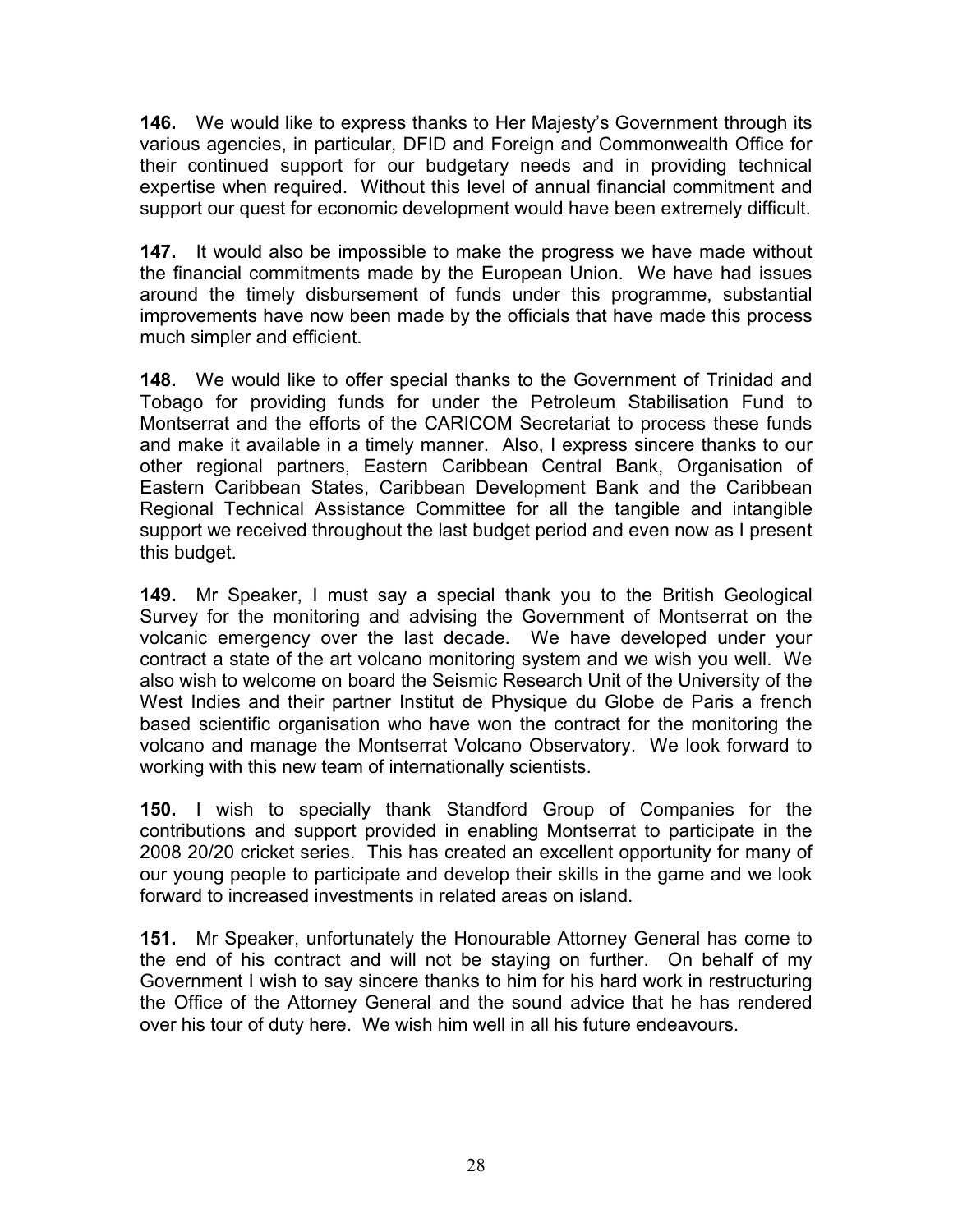**152.** Finally, Mr Speaker, I wish to thank all the public servants especially those who have gone beyond the call of duty to ensure that public services are delivered on time and in the most efficient manner. Special thanks are in order for those who work tirelessly to prepare the Sustainable Development Plan, the Business Plans and the Budget.

# **CONCLUSION**

**153.** In conclusion, Mr Speaker, this budget is about how we enable and empower the private sector to become the engine of this economy. It is not an easy thing to do and many of the comments made during the discussions on outsourcing are relevant but to do nothing is to say that 'Government is not willing to take some chances on our own business men and women'.

**154.** Throughout the world, the economies that have had strong local participation in their development have been prepared to place time, effort and resources in building the capacities of their citizens. On the other hand, citizens must have the commitment and interest necessary to serve Montserrat well.

**155.** Our approach will be to front load public expenditure in key development areas, to include and spread the work to as many businesses as possible, to outsource technical work and approved services to competent local firms, to ease the burden of tax arrears for individuals and businesses, to reward individuals and businesses who make substantial investments in the economy, to improve the facilitation of investments to the island and to have clear policies and programmes for the development of the private sector.

**156.** Mr Speaker, a World Bank Policy Research Report, "Finance For All – Policies and pitfalls of expanding access," states that, "...in the long run economic growth reduce poverty and can be expected to life the welfare of households." We can continue to give our people handouts and keep them poor or invest in way that is participatory and encourage economic growth and in so doing allow our citizens through enterprise lift themselves up with dignity – after all that is our vision.

**157.** As I have said at the end of my budget presentation last year, Let us strive to keep that reputation, as we serve God and our fellowmen.

**158.** I thank you colleagues for the honour of presenting a second budget.

**159.** I Thank you Mr Speaker